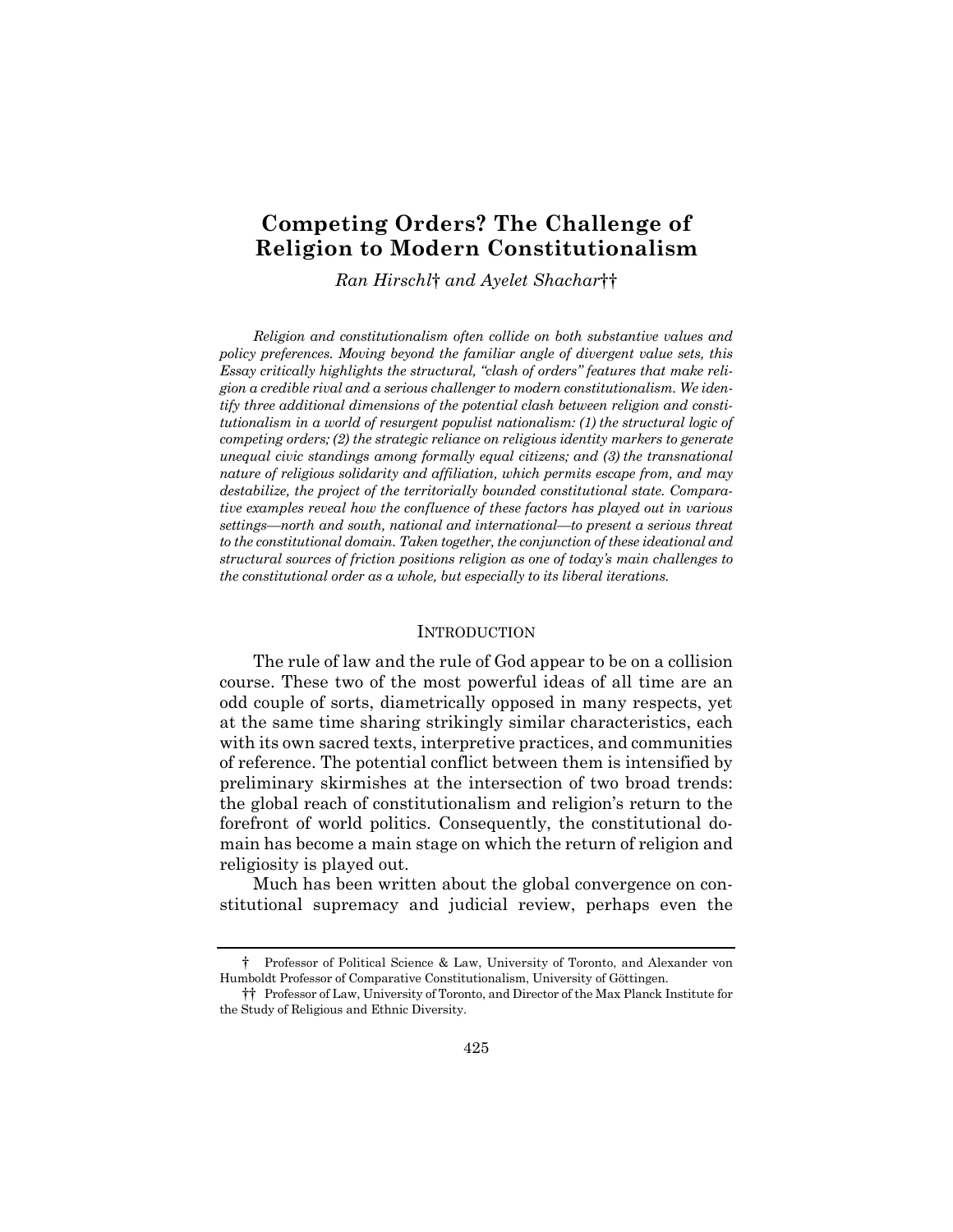emergence of a global constitutional order, most visible in the context of rights.1 At the same time, religion has taken the center stage of public debate worldwide, and it is frequently identified as the cause of large-scale global conflict and as a main source of transnational solidarities.

From the surge in Christian fundamentalism to revivalist Islam to the spread of Catholicism and Pentecostalism in the Global South, and from the rise of Hindu and Buddhist nationalisms in Asia to heated debates about religion-infused morality, cultural heritage, and boundaries of membership in the Americas and in Europe, it is hard to overstate the significance of the religious revival in early twenty-first century politics. In contrast with the predictions of secularization theory, religion is back with a vengeance.

Virtually every major religious tradition has produced its own forms of extremism and growing disregard for the rights of "others."2 In an increasing number of countries, the alignment between religious identity and populist-nationalist politics seems stronger than ever. At the same time, religious communities have been thriving at the level of civil society, oftentimes offering forms of belonging that undercut territorial borders and forge transnational allegiances. The constitutional domain has been a means for and the target of much of this religious revival. Consequently, religion's challenge to constitutionalism has once again come to the fore.

Religion and constitutionalism often collide on substantive values and policy preferences. Increasingly, these value conflicts manifest themselves through high-profile legal clashes and court cases in which the stakes for the competing parties and the social groups they represent are both high and visible. Protection of gender equality, reproductive freedoms, LGBTQ rights, and the right to die with dignity are considered some of the hallmarks of the current liberal constitutional-rights jurisprudence. Not all religious circles resist this emerging canon, yet many of them do, and

See, for example, Colin J. Beck, et al, *Constitutions in World Society: A New Measure of Human Rights* \*4–5 (unpublished manuscript, Feb 2, 2017), archived at http://perma.cc/6HMV-M2V8; Kai Möller, *The Global Model of Constitutional Rights* 1–5, 15–16 (Oxford 2012); David S. Law and Mila Versteeg, *The Evolution and Ideology of Global Constitutionalism*, 99 Cal L Rev 1163, 1171–73 (2011); David S. Law, *Generic Constitutional Law*, 89 Minn L Rev 652, 687–94 (2005).

<sup>2</sup> Religion may also be a catalyst for evoking justice and equality claims for political and legal reform; certain strands of the abolitionist movement and the civil rights movement are examples of this pattern at work, which is beyond the scope of this Essay.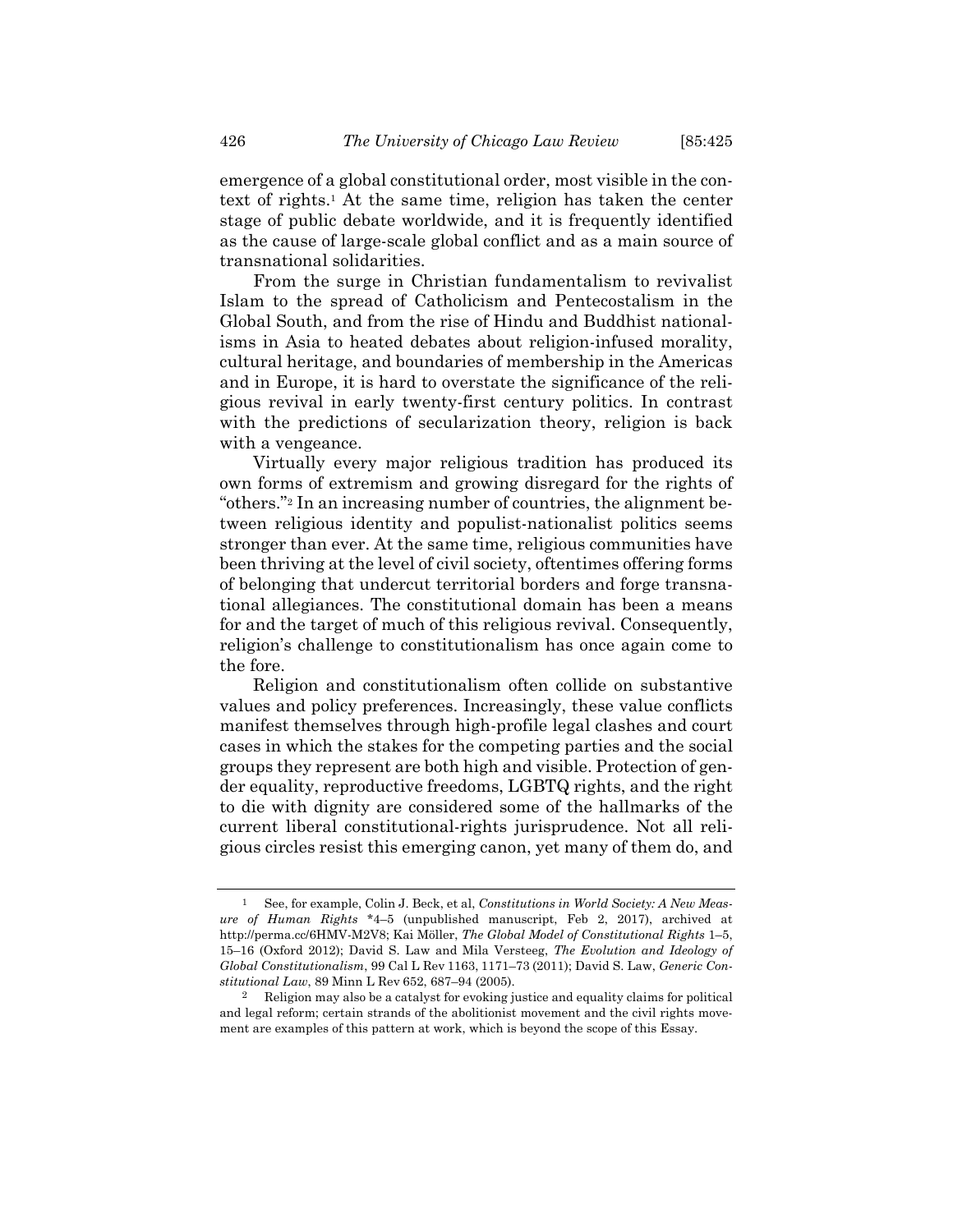some quite vehemently. The stance of the traditional Catholic Church, conservative Evangelical movements, Wahhabist Islam, or ultraorthodox Judaism on these issues is well known: it is diametrically opposed to the liberal constitutional view. In polities with a history of religion-infused law and morality, issues such as blasphemy, proselytism, inheritance, and personal status often collide with constitutional provisions regarding equality, freedom of expression, and freedom of religion. Religious sectors' fierce reactions to landmark court rulings, such as the *Obergefell v Hodges*3 decision in the United States, the UK Supreme Court (UKSC) ruling in *R(E) v Governing Body of JFS*,4 the European Court of Human Rights' (ECtHR) judgment in *S.A.S. v France*,5 or most recently the European Court of Justice's (ECJ) ruling in *Achbita v G4S Secure Solutions NV*,6 are merely a few recent examples.

The jurisprudential and scholarly writing on the ideational friction between religion and constitutional rights is abundant. So is the literature that proposes legal techniques to mitigate such tensions.7 In this Essay, however, we wish to move beyond the divergent value-sets angle. Instead, we aim to highlight a vital yet underappreciated dimension of the fraught relationship between constitutionalism and religion: the structural, "clash of orders" (not "clash of values") features that make religion a credible competitor of and a serious challenger to modern constitutionalism. Our focus is on the *systemic* aspect of religion, with its

<sup>3 135</sup> S Ct 2584, 2602–05 (2015) (holding that marriage is a fundamental right guaranteed to all couples, including same-sex couples, by the Equal Protection Clause of the Fourteenth Amendment).

 $[2010]$  2 AC 728, 745 at  $\P$  10–12, 751–52 at  $\P$  35 (UKSC) (subjecting admission criteria in a North London Jewish day school to general administrative-law and constitutional-law provisions).

 $5$  [2014] 3 ECtHR 341, 376–81 at  $\P\P$  137–59 (holding that, in the context of France's "burqa ban," state autonomy and regulatory powers over attire in public spaces trump considerations of faith-based freedoms). In 2017, the ECtHR ruled that Belgium's laws banning full-face covering did not breach the Convention, affirming the earlier *S.A.S.* decision. See generally *Dakir v Belgium*, App No 4619/12 (ECtHR July 11, 2017); *Belkacemi and Oussar v Belgium*, App No 37798/13 (ECtHR July 11, 2017).

<sup>[2017] 3</sup> CMLR 673, 707–09 at  $\P$  32–44 (ECJ) (holding that, under certain conditions, employers may dismiss employees who refuse to comply with company policies concerning religious attire).

<sup>7</sup> We ourselves have contributed to such attempts. See generally, for example, Ayelet Shachar, *Multicultural Jurisdictions: Cultural Differences and Women's Rights* (Cambridge 2001); Ayelet Shachar, *Squaring the Circle of Multiculturalism: Religious Freedom and Gender Equality in Canada*, 10 L & Ethics Hum Rts 31 (2016). For a comparative exploration of the relationship between law and religion in the nonliberal world, see generally Ran Hirschl, *Constitutional Theocracy* (Harvard 2010).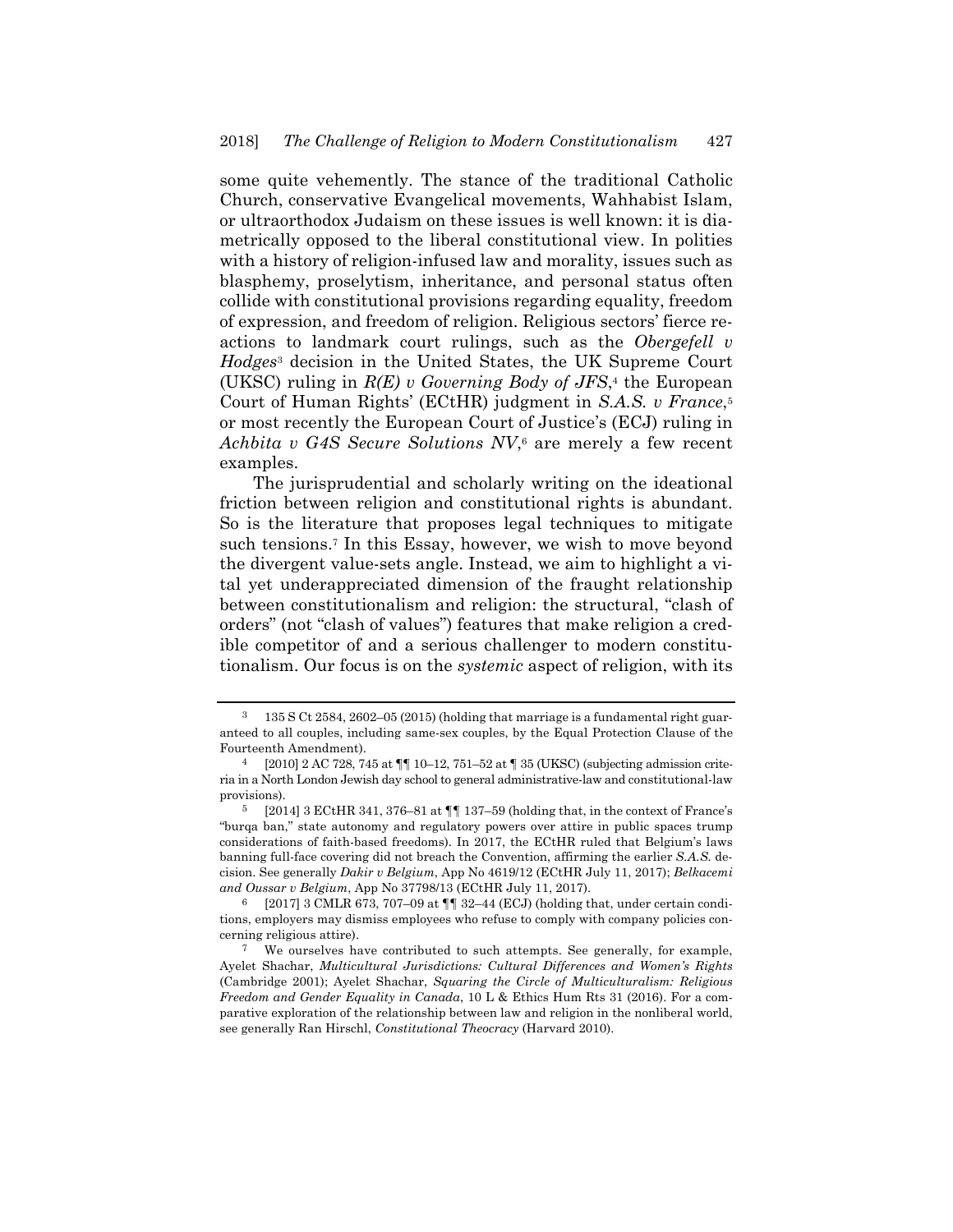own symbolic appeal and interpretive hierarchy, separate constitutive narratives, different jurisdictional concepts and conflict resolution norms, cross-border affiliations, and transnational mobilization capacity. Comparative examples reveal how the confluence of these factors has played itself out in various settings north and south, national and international—to present a serious threat to the constitutional domain. As the challenge posed by religion is a complex, multifaceted one, we limit our discussion to three main axes: (1) the "clash of orders" challenge; (2) the affinity between (majoritarian) religion-based affiliations and populist variants of nationalism, and the threat they pose to more inclusive definitions of "who belongs" within the domain of constitutional democracy; and (3) the transnational nature of religious solidarity and affiliation, and the challenge it poses for the statist constitutionalist project. We address each in turn.

### I. WHO REIGNS SUPREME? CONSTITUTIONALISM AND RELIGION AS TWO SOVEREIGN KINGDOMS

Today's iteration of the rivalry between throne and altar is one flare-up of an ongoing entanglement in a millennia-long struggle for power and authority. The canon of the Western tradition is filled with references to these "two kingdoms" and their unstable relationship, political and theological. These include the distinction between the eternal city of God and temporal earthly city of man, the deliberation over how to "[r]ender to Caesar the things that are Caesar's, and to God the things that are God's," or the distinction between the sacred authority of the priests and the royal power.8 With a few exceptions, religion, law, and politics were closely intertwined, perhaps even unified throughout much of premodern history. The modern era eventually saw the emergence of the doctrine of separation of church and state, advocated by Enlightenment thinkers as a means of confining religious passions, which they characterized as dangerous and irrational, to the nonpolitical realm. In this familiar narration of the advent of secularism, the public sphere was portrayed as the realm of reason, whereas the private sphere began to be regarded as the realm of faith. In creating this characteristic (though never finalized) division between secular public space and religious private space,

<sup>8</sup> Mark 12:17 (New American Standard Version); Matthew 22:21 (New American Standard Version); Luke 20:25 (New American Standard Version).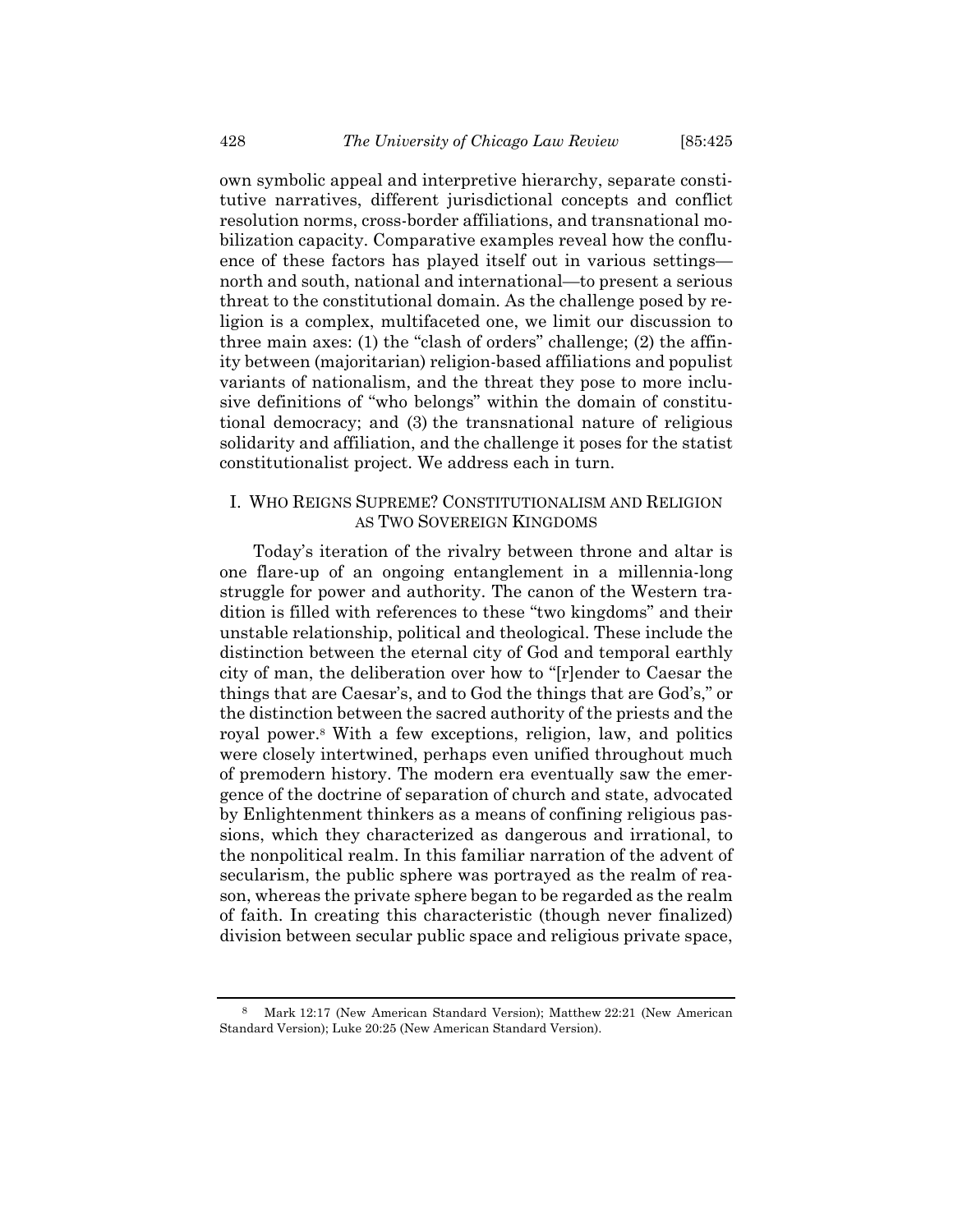European secularism sought to hustle religious ritual and discipline into a confined realm, devoid of direct political influence in the affairs of the modern state.9 Even a cursory look at the world around us reveals that this vision never fully materialized. In almost every country, religion plays a role, whether formal or informal, in public life. This distinction, however reductionist and otherwise problematic, has nevertheless come to be identified as a legal and cultural marker of the sovereign and newly emerging secular state ideal.

With the American and French revolutions of the late eighteenth century, absolute monarchies granting feudal privileges for the aristocracy and clergy underwent a radical change grounded in novel principles of constituent power, secularist nationalism, nondenominational citizenship, inalienable rights, and the strict separation of church and state. These foundational changes reflected new ways of organizing social life and claiming authority—on the basis of popular sovereignty ("We the People") rather than a divine order. With the rise of nationalism and modern state formation throughout the nineteenth and twentieth centuries, the ideal of formal separation of religion and state—often established through a constitutional structure—became prevalent in the legal imagination.<sup>10</sup>

In practice, however, the dichotomous view of separation is rather unrefined. In reality, several prototypical models exist, ranging from atheism or assertive forms of secularism to constitutional enshrinement of religion as a state creed and as a main source of legislation. Even within the range of countries that adhere to the separationist model, considerable variance exists among secularism as a form of state "religion" (for example, France), state neutrality toward religion (for example, the United States), weak establishment (for example, Germany), and accommodation, or even celebration, of religious difference (for example, Canada). In other settings, the relationship between state and religion is even more complex, with constitutional provisions and

<sup>9</sup> For a famous articulation, see Talal Asad, *Genealogies of Religion: Discipline and Reasons of Power in Christianity and Islam* 27–29 (Johns Hopkins 1993). In practice, as philosopher Charles Taylor notes, secularism never completely banished religion. See Charles Taylor, *A Secular Age* 2 (Belknap 2007) (describing "vestigial" public references to religion in the public spaces of Western Europe).

<sup>10</sup> For an overview, see John Witte Jr, *Law and Religion in the Western Legal Tradition*, in Silvio Ferrari, ed, *Routledge Handbook of Law and Religion* 29, 38–41 (Routledge 2015). See also José Casanova, *Public Religions in the Modern World* 40–41 (Chicago 1994) (describing the "privatized" role that religion performs in some constitutional regimes).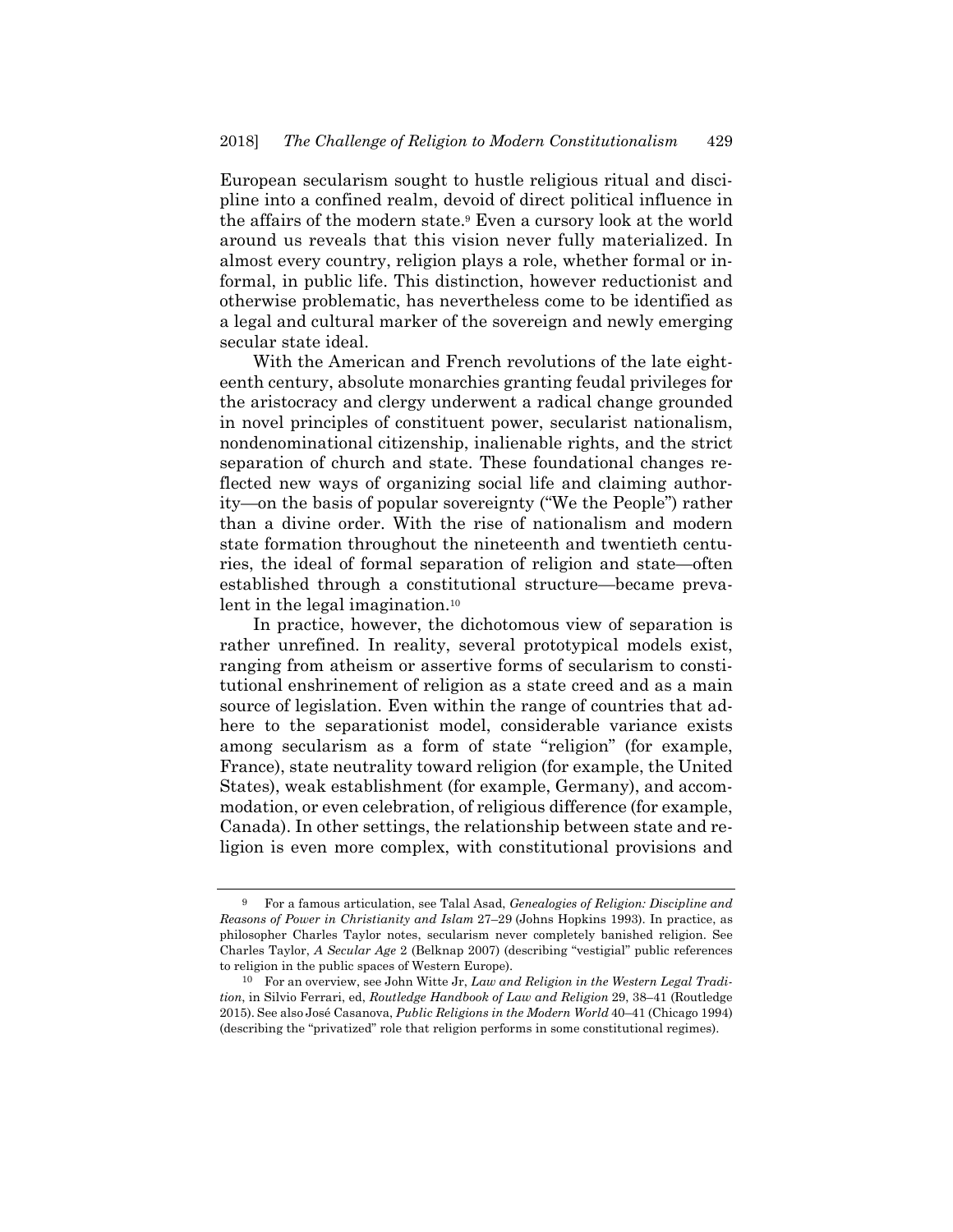jurisprudence dealing with either a legacy of religion-infused morality (for example, Ireland), enclaves of religion-based jurisdictional autonomy (for example, India), preferential treatment of a single state-endorsed religion alongside protection for religious minorities' rights (for example, Israel, Malaysia, and Sri Lanka), or strong establishment of religion (for example, so-called Islamic constitutionalism, ranging from moderate versions in Morocco or Bangladesh to much more rigid ones in Iran or Saudi Arabia). Obviously, there is considerable variation within, let alone among, these prototypical, or ideal-type, models. Each comes in different shapes, forms, and sizes; local nuances and idiosyncrasies abound. This variance is often rooted in distinctive political legacies, differences in constitutional structures and aspirations, and dissimilarities in historical inheritances and formative experiences, as well as significant differences in value systems and foundational national metanarratives. Such differences often feed and shape the specific ways in which the tension between religion and constitutional governance manifests itself.

No less significant, unlike the conventional image of a clash of civilizations, there is actually a strong echo of religion in each and all of these models. All constitutions—every single one directly address the issue of religion head on.11 Some constitutions despise it, others embrace or even defer to it, and yet others are agnostic but willing to accommodate certain aspects of it. But "not a single constitution abstains from, overlooks, or remains otherwise silent with respect to religion. With the exception of the concrete organizing principles and prerogatives of [a] polity's governing institutions, the only substantive domain addressed by all modern constitutions is religion."12 What could be a more telling illustration of religion's omnipresence in today's world, or a stronger testament to constitutionalism's entanglement with, if not existential fear of, religion?

What is the source of this deep trepidation? An obvious reason is that religion is an all-encompassing belief and behaviorguiding system that *preceded* constitutionalism. It still enjoys a first-mover advantage. It is also highly resilient. Sustained and even violent attempts to eradicate religion have globally failed. Another is the massive and continuous popular appeal of religion.

<sup>11</sup> See Hirschl, *Constitutional Theocracy* at 17 (cited in note 7).

<sup>12</sup> Id.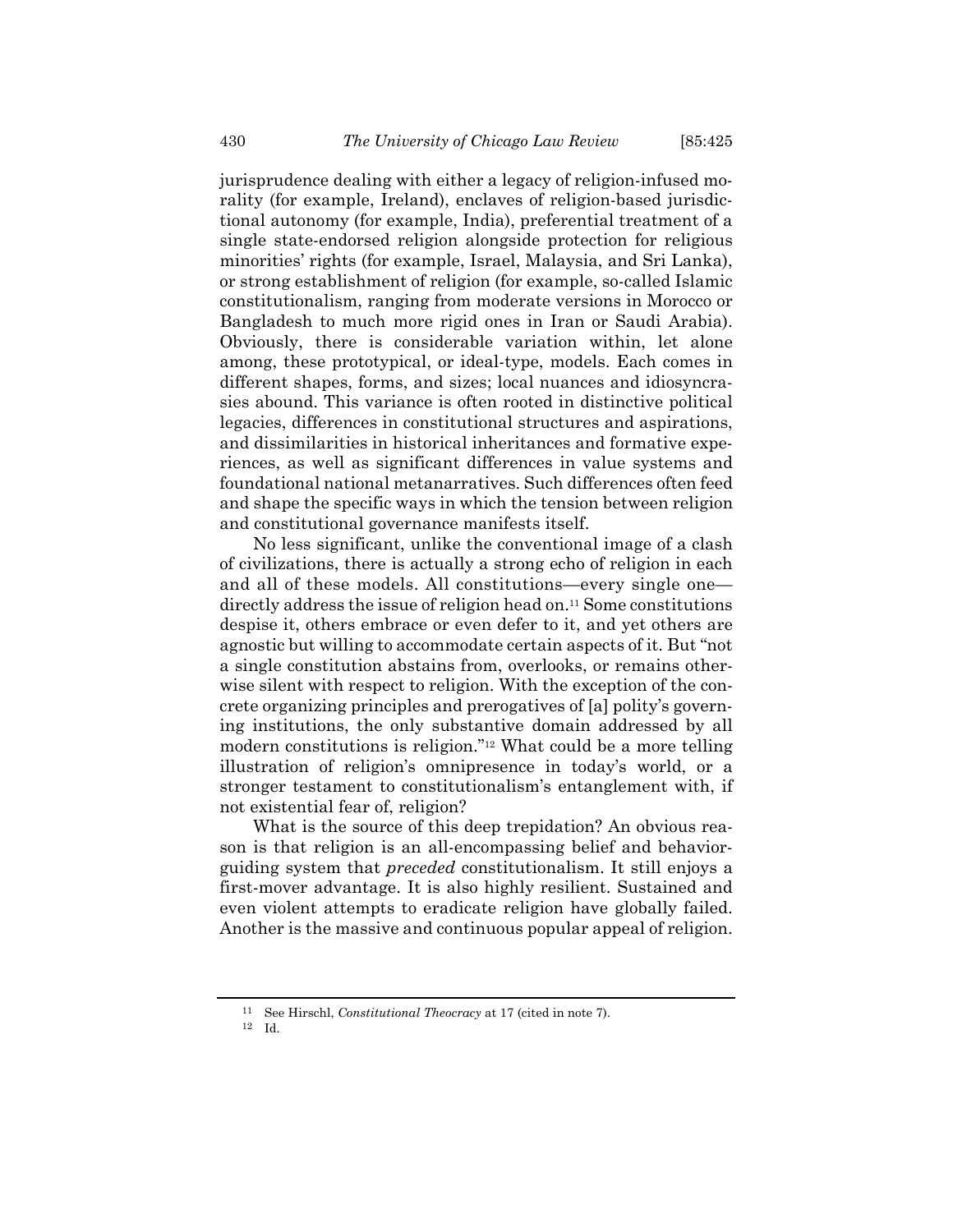The numbers speak for themselves: 62 percent of the global population defines itself as religious; it is estimated that 91 percent of sub-Saharan Africa's population, 80 percent of Latin America's population, and 70 percent of the Middle East and North Africa's population identify as religious, with North America (a whopping 47 percent) and EU Europe (44 percent) as the least religious regions.13 In other words, even in the least religious parts of the world, one in two identifies as a believer. The on-the-ground outreach of religion is considerably better than that of constitutionalism. In fact, it would be safe to assume that even today, let alone in premodern times, many more people worldwide have been in a church, have read the Bible, celebrate religious holidays, or quietly implore God's help than the number of people who have set foot in a constitutional court or can recite full verses from their respective countries' constitutions and bills of rights. Strikingly, the two largest democracies in the world, India and the United States—both of which adhere to a constitutional separation of religion and state—are frequently mentioned as the two most religious societies in the world, as measured by how significant religion is in public discourse and in private lives. Succinctly put, religion is more popular and widespread than constitutionalism.

Another main reason for constitutionalism's anxiety with religion is that ultimately, contrary to conventional wisdom, the two domains have much more in common than meets the eye. Both domains are revered symbolic systems that reflect ideals, aspirations, and principles larger than ordinary life. Both domains present themselves as autonomous, apolitical, and morality driven. Both feature core constitutive texts and rituals, alongside hierarchical interpretive structures aimed at translating the core texts into guidelines for everyday life. In both domains, a trade-off between interpretation and amendment is apparent, whereby the harder it is to alter the text, the greater the likelihood of interpretive wars over the text's true meaning. Support for originalist, purposive, and living-tree interpretive schools is evident in both spheres. As often is the case in other contexts, the most uncompromising positions vis-à-vis one another are held by parties with

<sup>13</sup> *Religion Data from End of Year Survey 2016* \*25 (WIN/Gallup, Apr 10, 2017), archived at http://perma.cc/JDK2-WH29. Similar statistics from 2015 are available at *Losing Our Religion? Two Thirds of People Still Claim to Be Religious* (WIN/Gallup, Apr 13, 2015), archived at http://perma.cc/9CWX-BGLP.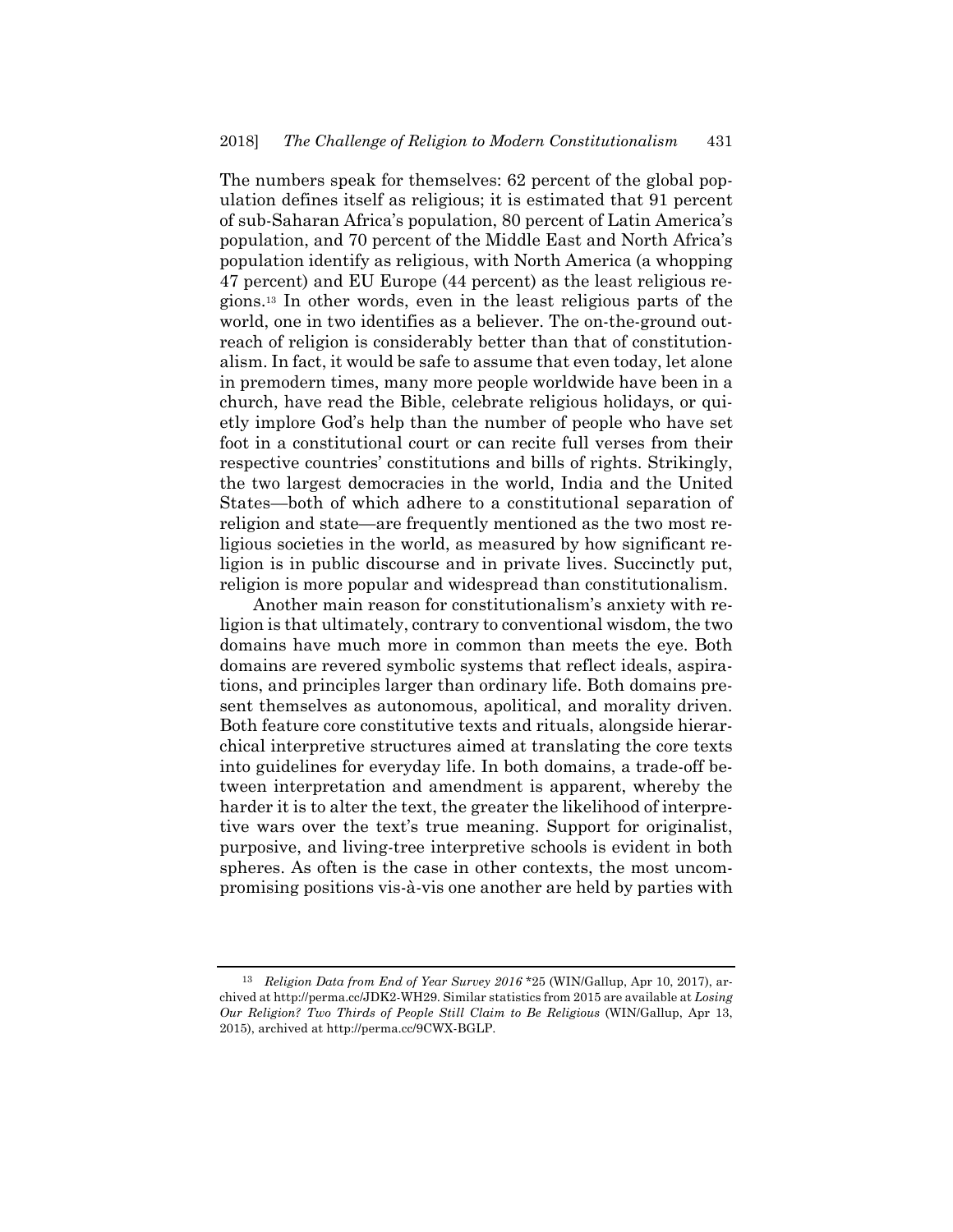closely related interests and affinities, be they divorcées untangling property<sup>14</sup> or ethnic communities sharing the same territory.<sup>15</sup>

The underappreciated resemblance between constitutionalism and religion, alongside religion's well-developed spiritual, moral, and institutional authority, and its continuous appeal to billions of people worldwide, suggest that religion is one of the few symbolic metasystems that offer a holistic, full-board alternative to constitutionalism. Even a single facet of a religious belief system—religious law—offers a substantive alternative to the statist basis of modern constitutionalism. Canon law, Jewish law, Sharia law, and Hindu law predate state law and the constitutional domain. The ideas and doctrines developed by these prestatist, preconstitutional legal traditions continue to impact a wide range of legal areas, from commerce law to family law.

In contemporary secularized nations, the role formerly granted to religion is conspicuously supplanted; a polity's constitutional framework is often its "supreme law" and, as such, tends to infiltrate many facets of public and private life, just as religion has been traditionally wont to do.<sup>16</sup> In some settings—the United States immediately comes to mind—the Constitution may itself acquire near-numinous status; much like holy scripture, it is enshrined.17 As Aharon Barak, former president of the Supreme Court of Israel, once suggested, "Nothing falls beyond the purview of judicial review. The world is filled with law; anything and everything is justiciable."18 Under such an all-encompassing outlook, the law systemically conceives of religion in terms cognizable within the legal or constitutional framework.<sup>19</sup> It thus "formats," or reconstructs, religion in a way that subjects it to the constitutional order.<sup>20</sup>

<sup>14</sup> See notes 35–44 and accompanying text.

<sup>15</sup> See notes 45–46 and accompanying text.

<sup>16</sup> Constitutions typically include a supremacy clause, defining them as the "the supreme law of the land" (in the United States) or simply the "supreme law" (in Canada). See US Const Art VI, cl 2; Canada Constitution Act Part VII, § 52(1) (1982).

<sup>17</sup> See, for example, Sanford Levinson, *Constitutional Faith* 10–14 (Princeton 1988). 18 Ran Hirschl, *Towards Juristocracy: The Origins and Consequences of the New* 

*Constitutionalism* 169 (Harvard 2004). 19 See, for example, Benjamin L. Berger, *Law's Religion: Religious Difference and the* 

*Claims of Constitutionalism* 24–28 (Toronto 2015).

<sup>20</sup> See, for example, Ran Hirschl, *Constitutional Courts as Bulwarks of Secularism*, in Diana Kapiszewski, Gordon Silverstein, and Robert A. Kagan, eds, *Consequential Courts: Judicial Roles in Global Perspective* 311, 312–13 (Cambridge 2013).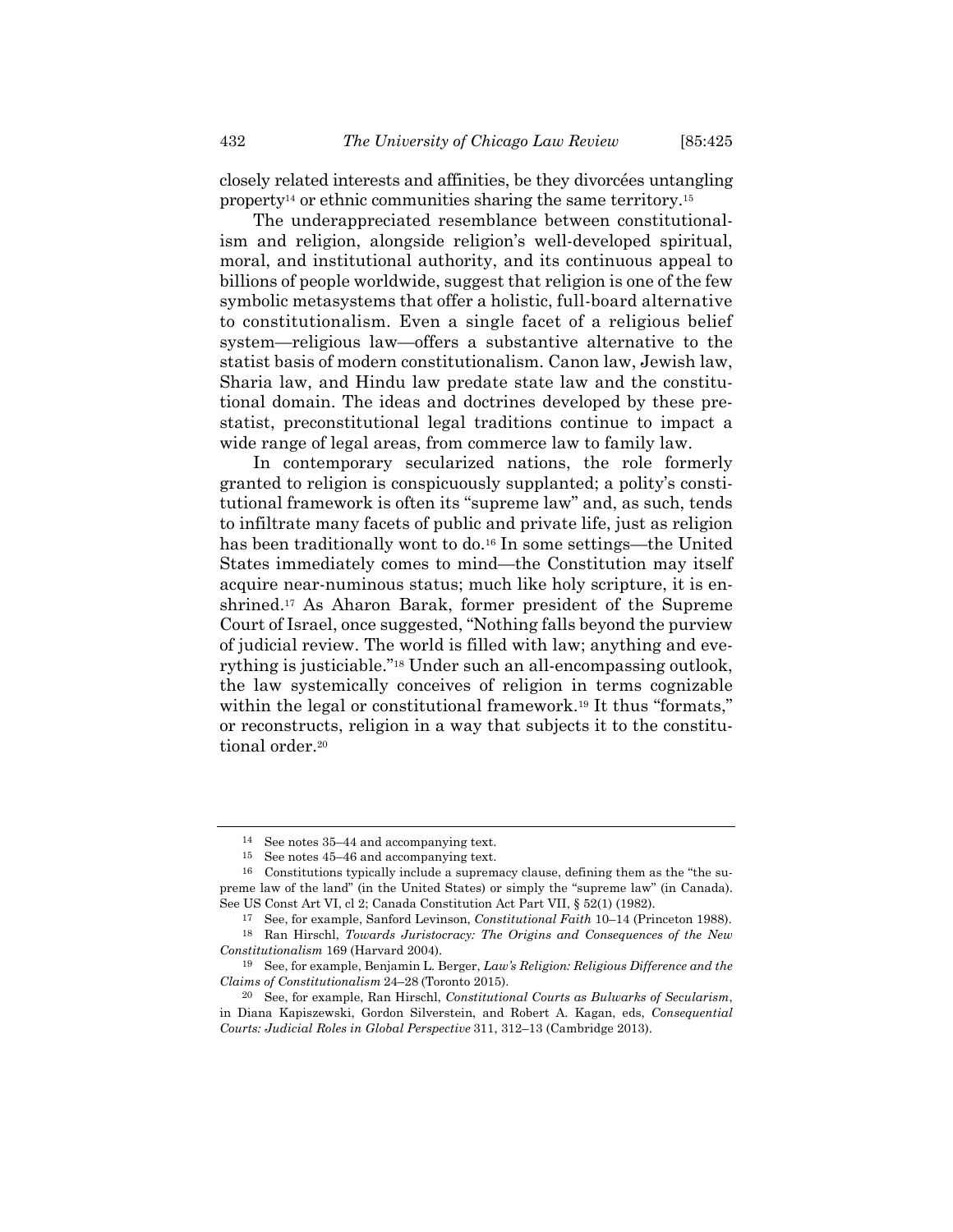Although secular constitutionalism enjoys a widespread reach and a structural advantage in defining the boundary between the public and the private, and between the sacred and the profane, it still lags behind religion's omnipresence in people's lives. As Professor Benjamin Berger astutely observes, "The religious conscience ascribes to life a divine dimension that infuses all aspects of being. The authority of the divine extends to all decisions, actions, times, and places in the life of the devout."21 Precisely because of its wholeness, ubiquitous nature, and embedded authority, religion addresses the human need for "belonging," "meaning," or "guidance" in a manner that is often more wholesome and effective (from the perspective of the believer and the faith community) than a given polity's constitutional framework. In its abstract fulsomeness, spiritual power, and supraterritoriality, religion is a kingdom without end; sovereign in the eyes of its followers, past, present, and future; here, there, and everywhere. Religion therefore presents a challenge to the state's monopolist power in the Weberian sense<sup>22</sup> or to the "seeing like a state" logic formulated by Professor James Scott.23 It further blurs expectations concerning functional differentiation, moral authority, and legal hierarchy, in line with Professor Niklas Luhmann's social systems theory.24 With such an omnipotent and experienced rival enterprise—a true "kingdom without end" with the master of the universe at its apex, as the biblical prophecy goes<sup>25</sup>—the constitutional domain must feel threatened and constantly on the watch to maintain its symbolic hegemony and legal authority.

This vying for supremacy is manifested clearly in the ways in which courts and judges wrestle with the task of articulating the conceptual boundaries of constitutional accommodation of religion-based arguments. From Canada to India and Britain to

<sup>21</sup> Benjamin Berger, *The Limits of Belief: Freedom of Religion, Secularism, and the Liberal State*, 17 Can J L & Society 39, 47 (Apr 2002).

<sup>22</sup> Max Weber defined the state as a "human community that (successfully) lays claim to the *monopoly of legitimate physical violence* within a particular territory." Max Weber, *Politics as a Vocation*, in David Owen and Tracy B. Strong, eds, *The Vocation Lectures* 32, 33 (Hackett 2004) (Rodney Livingstone, trans). He continues, "If the state is to survive, those who are ruled over must always *acquiesce* in the authority that is claimed by the rulers of the day." Id at 34.

<sup>23</sup> See James C. Scott, *Seeing Like a State: How Certain Schemes to Improve the Human Condition Have Failed* 88–95 (Yale 1998).

<sup>24</sup> See Niklas Luhmann, *Social Systems* 236–38 (Stanford 1995) (John Bednarz Jr and Dirk Baecker, trans) (defining morality in terms of social esteem and noting that such a definition "does not presuppose a consensus").

<sup>25</sup> Luke 1:32–33; 1 Chronicles 17:11–14 (New American Standard Version).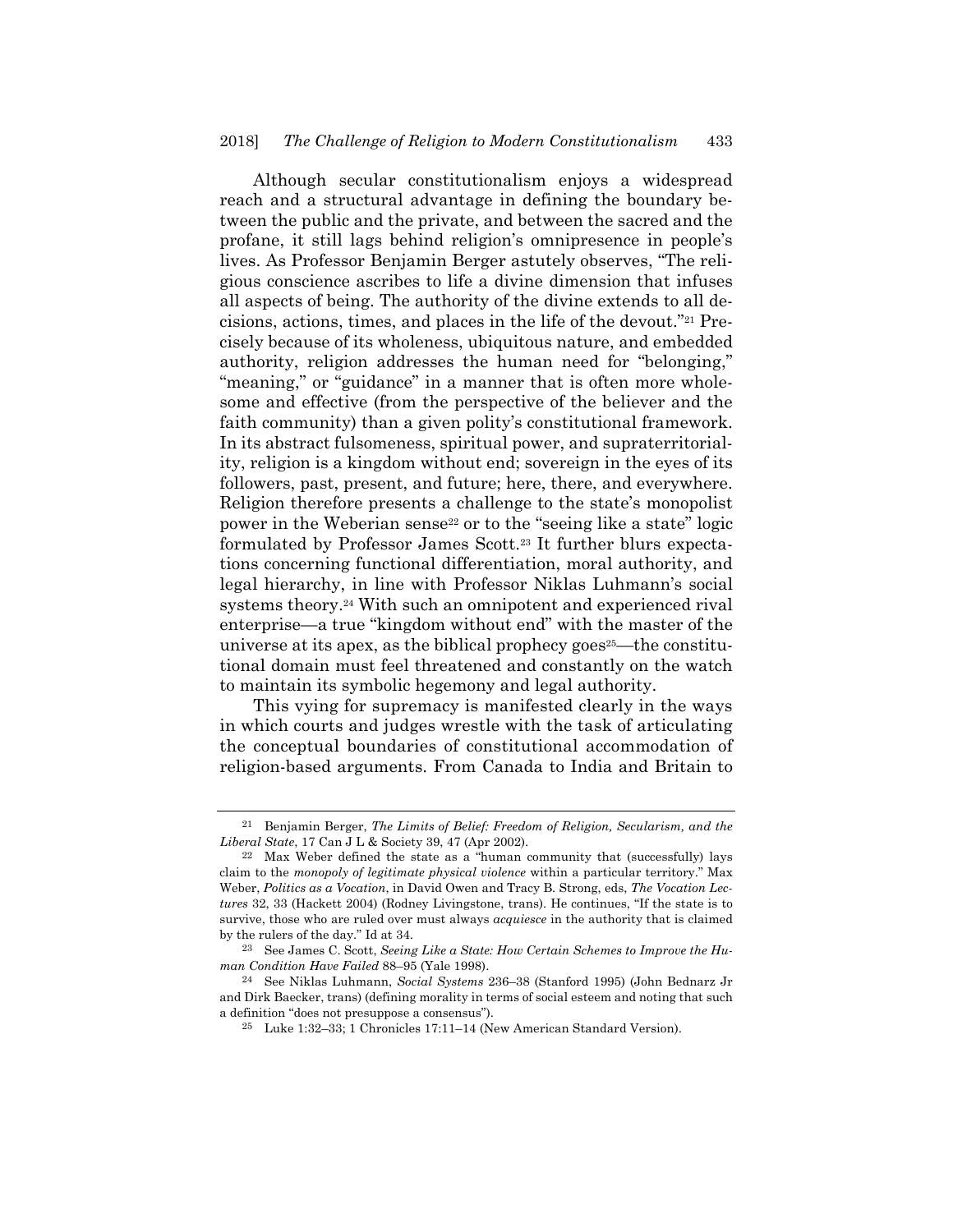South Africa, the specter of litigants turning to religious or customary sources of law as authoritative guides for regulating their behavior, alongside or in lieu of other norms, has risen to the forefront of public debate and constitutional battle. At stake is not merely the question whether a particular individual or group may seek exemption from a general rule, but rather *which type of institution*—a public court enforcing democratically enacted laws and regulations, or a faith-based tribunal applying religiousbased norms and practices—will have the authority to make a final, binding decision.

That courts in expressly "separationist" state-and-religion regimes (for example, France) take an overall religion-limiting stance is not surprising. This trend has been witnessed in recent years at the national level as well as the supranational (European) context. A classic example of this pattern is *S.A.S.*, in which the ECtHR—typically, the apex of individual-rights protections ruled that the countervailing *societal* interest of "living together" must prevail.26 Based on this rationale, the ECtHR upheld France's ban against face covering in public spaces.<sup>27</sup>

A notably more difficult setting for probing into how courts deal with claims of religion is that of countries that pride themselves on advancing an official multicultural agenda (for example, Canada and South Africa). In these pro-diversity jurisdictions, two different categories of constitutional responses to religiousbased claims for recognition may be identified: (1) religious or cultural claims that can reasonably be construed as accepting the ultimate authority and supremacy of the constitutional order, which may be referred to, for the purposes of simplicity and analytical clarity, as "diversity as inclusion"; and (2) "claims for insulation, if not outright immunization, from the purview of the state's secular ordering and its centrifugal force, claims that are based on adherence to sacred or customary sources of authority and identity. This latter pattern [may be labeled] 'non-state law as competition.'"28

When viewed through this prism, it is evident that as long as legal claims for accommodation are not seen as challenging the lexical superiority of the constitutional order itself, they stand a

<sup>26</sup> *S.A.S.*, [2014] 3 ECtHR at 381 at ¶ 157.

<sup>27</sup> Id.

<sup>28</sup> Ran Hirschl and Ayelet Shachar, *The New Wall of Separation: Permitting Diversity, Restricting Competition*, 30 Cardozo L Rev 2535, 2536 (2009) (emphasis omitted).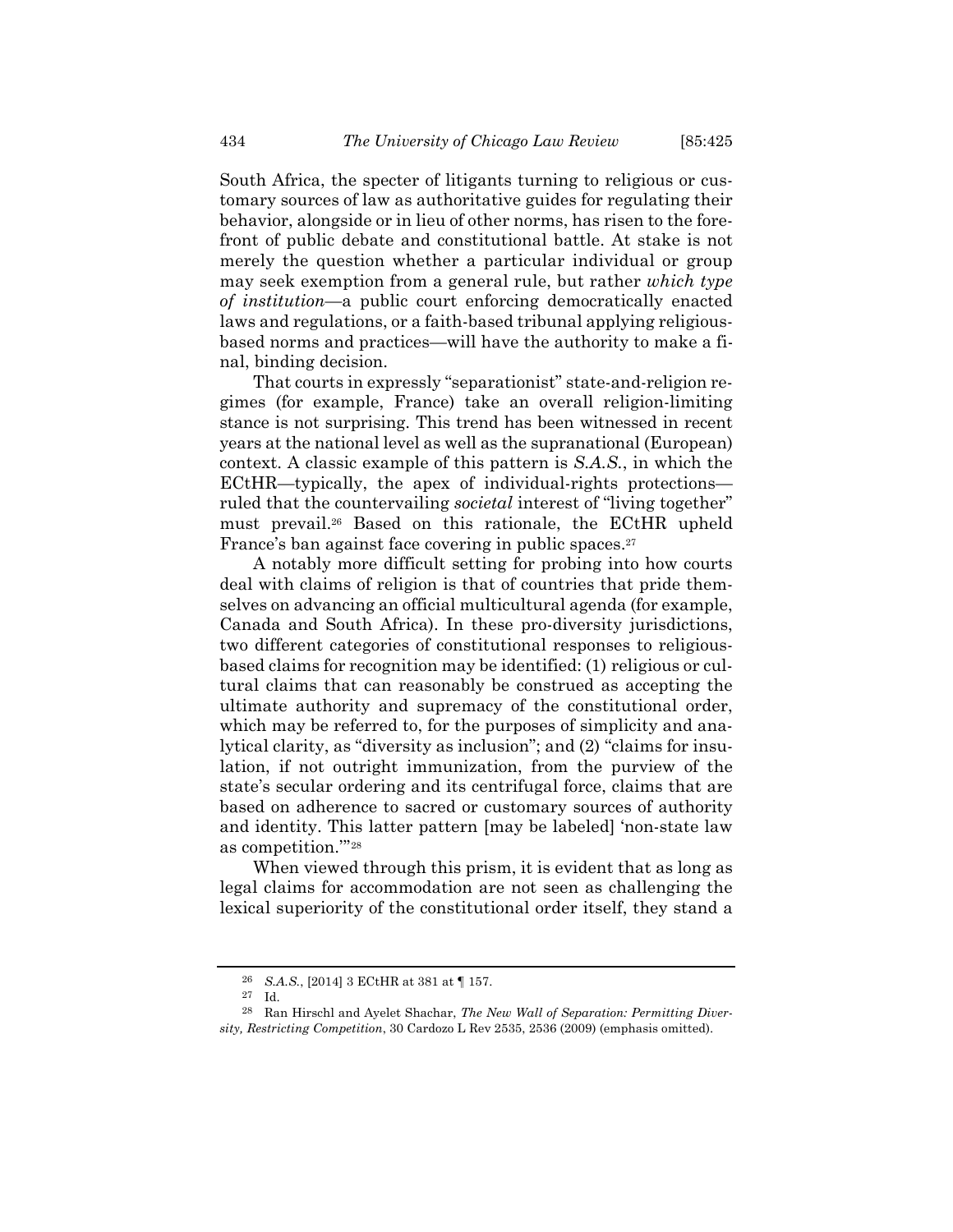fair chance of success. Contrast that with the unyielding reluctance of legislatures and judiciaries to accept as binding or even cognizable any potentially competing legal order that originates in sacred or customary sources of identity and authority. This pattern of clamping down and refusing to accept any alternative sources of regulation or hierarchies of authority becomes particularly visible when the legal challenge at issue is interpreted as raising doubts about which set of norms and institutions, or what set of high priests, should have the final word in authoritatively resolving disputes within a given polity. This is a challenge that no constitutional order, no matter how tolerant and otherwise open to exemptions and accommodations for religious believers, can accept with indifference.

Granted, the constitutional accommodation of religion may be extensive at times. Examples range from the Supreme Court of India's decision in *Bijoe Emmanuel v State of Kerala*,29 to the Supreme Court of Canada's ruling in *Multani v Commission Scolaire Marguerite-Bourgeoys*;30 and from the US Supreme Court rulings in *Hosanna-Tabor Evangelical Lutheran Church and School v Equal Employment Opportunity Commission*31 or *Burwell v Hobby Lobby Stores, Inc*,32 to the German Constitutional Court judgment in the 2015 *Headscarf Case*.33 But such accommodation seldom, if ever, amounts to replacing the ultimate supremacy of the constitutional order with a religious order. When faced with more-radical calls for replacing the constitutional authority with religion's authority, "even the most generous and even-handed officials of the civil religion are structurally not in a position to rule from a 'point of view from nowhere.'"34 Instead, as stakeholders in

<sup>29 [1986] 3</sup> SCR 518, 531–33, 539 (India) (holding that Jehovah's Witnesses may refrain from reciting the Indian national anthem for religious reasons).

 $30$  [2006] 1 SCR 256, 297–98 at  $\P$  79 (Can) (holding that a Sikh boy may bring a *kirpan*, a dagger-like metal object, to school in accordance with his religious practice).

<sup>31 565</sup> US 171, 188–89 (2012) (holding that an instructor of religion at a Lutheran school fell under the "ministerial exemption," requiring the dismissal of her employment discrimination suit).

<sup>32 134</sup> S Ct 2751, 2774–75, 2785 (2014) (holding that closely held private corporations may be exempt from regulations to which their owners object on religious grounds).

<sup>33 138</sup> BVerfG 296, 342–43 at ¶¶ 115–16 (2015) (holding that Muslim educators in interdenominational state schools may wear headscarves).

<sup>34</sup> Ran Hirschl and Ayelet Shachar, *The Constitutional Boundaries of Religious Accommodation*, in Susanna Mancini and Michel Rosenfeld, eds, *Constitutional Secularism in an Age of Religious Revival* 175, 176 (Oxford 2014).

This is a narrower claim than stating that *any* type of engagement between law and religion is inevitably "tainted" by the cultural dominance of liberalism and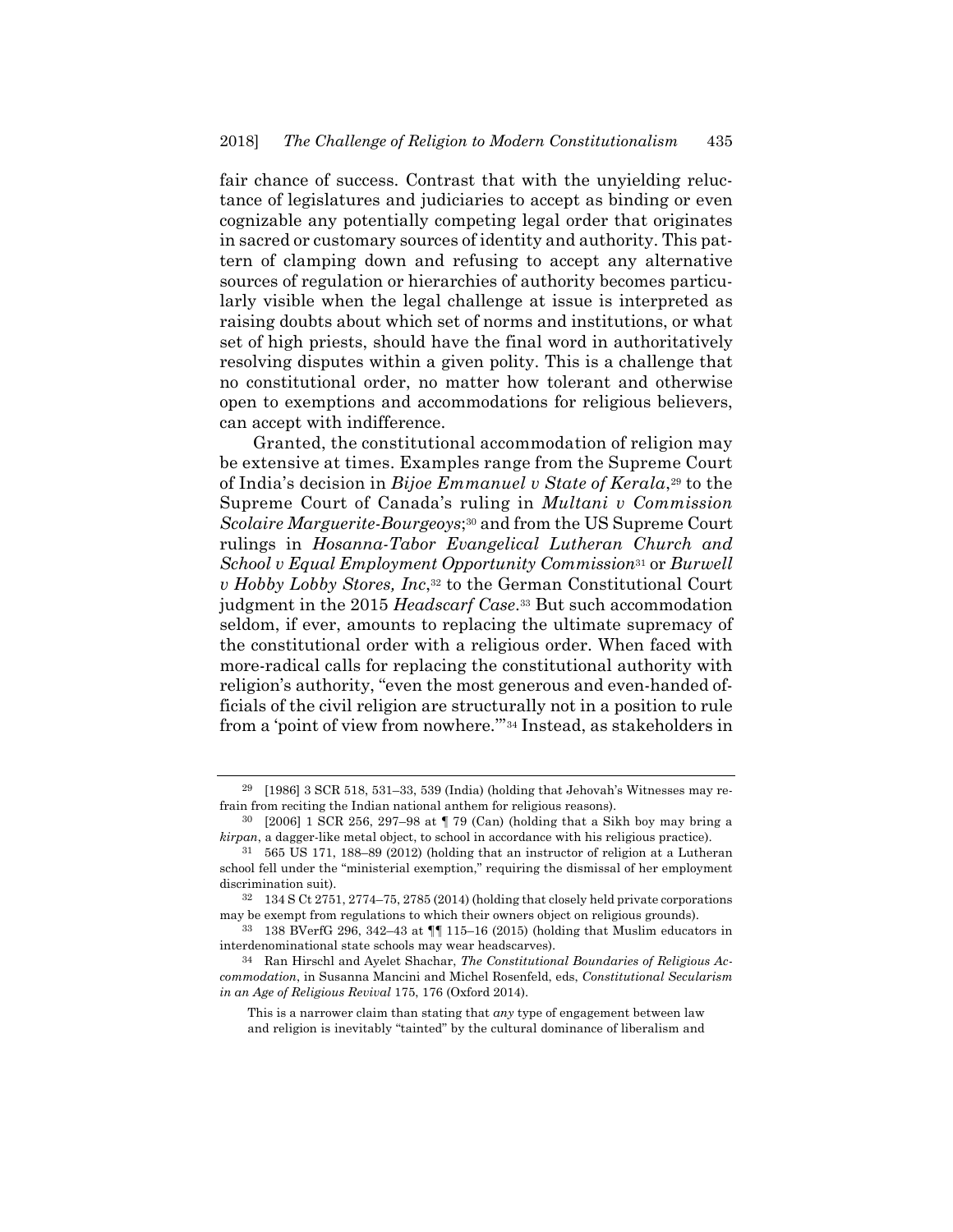and enforcers of the state's rule of law, they may feel obligated to reaffirm the superiority of *its* sources of legitimacy, procedures of engagement, methods of interpretation, and styles of reasoning that are state driven and entrenched in the secular constitution precisely when the very foundations of the legal and social order they protect and adhere to are (or are perceived to be) at stake.

An illustration of the renewed emphasis on the state's authority to enforce general constitutional provisions against expressions of pious resistance to the constitutional ground rules is found in the landmark Supreme Court of Canada decision of *Bruker v Marcovitz*;35 here, the court rejected the claim that when religious freedom is the basis for noncompliance with a contractual obligation, such noncompliance is immunized from judicial review or intervention.36 In the *Bruker* case, a Jewish husband made a contractual commitment to remove barriers to religious remarriage in a negotiated settlement reached with the consent of the parties and after consultation with independent legal counsel.37 That agreement was incorporated as a binding condition for the final divorce decree between the parties (*decree nisi*); indeed, its provisions became part of the terms that enabled the civil divorce to be finalized by the relevant state authority.38 Once the husband had obtained the secular divorce, however, he failed to honor the agreement, claiming that he had undertaken a *moral* rather than a legal obligation.39 Mr. Marcovitz claimed that his faith commitments are nonjusticiable before a general court of law.40

The Supreme Court of Canada, in a majority opinion penned by Justice Rosalie Abella, rejected this claim. It held, instead, that it was fully within the court's jurisdiction to "[r]ecogniz[e] the enforceability by *civil* courts of agreements to discourage *religious* barriers to remarriage, address[ ] the gender discrimination those barriers may represent and alleviate[ ] the effects

secularism, given that, in many parts of the world, religion has a strong claim for governance and might be officially recognized by the state.

Id at 176 n 2, citing generally Hirschl, *Constitutional Theocracy* (cited in note 7). 35 [2007] 3 SCR 607 (Can).

<sup>36</sup> See id at 630–31 at ¶ 47.

<sup>37</sup> Id at 623 at ¶ 23.

<sup>38</sup> Canada's Divorce Act requires parties to remove religious barriers to remarriage.

See Divorce Act § 21.1(2), RSC 1985 ch 3 (2d Supp) (Can).

<sup>39</sup> See *Bruker*, [2007] 3 SCR at 620 at ¶ 11.

<sup>40</sup> See id.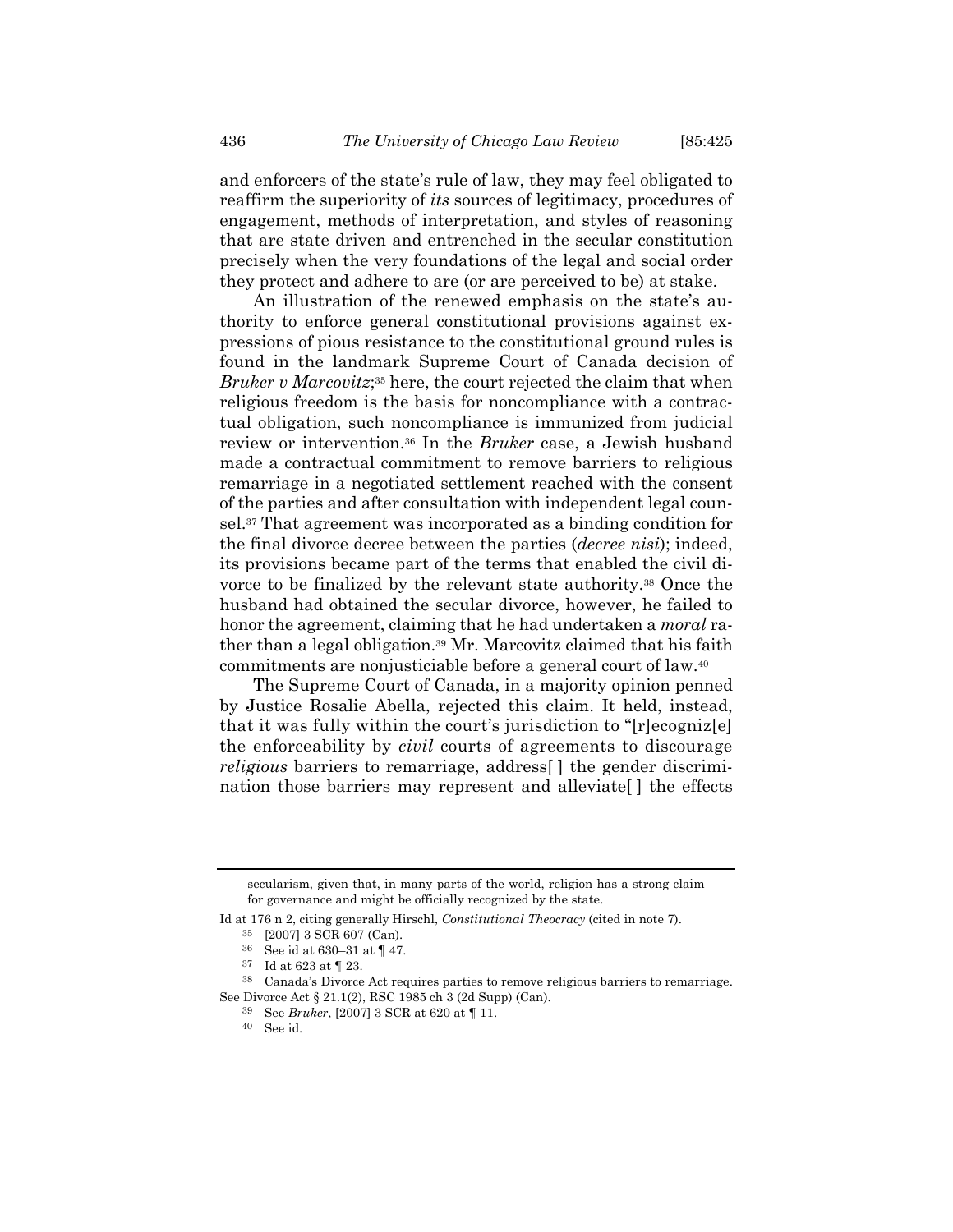they may have on extracting unfair concessions in a civil divorce."41 The court dismissed the nonjusticiability claim and stated unequivocally that the ultimate authority to determine the delicate balance of accommodation is in its exclusive hands.42 The final decision, it stated, is not reserved for those seeking exemption or immunity from general laws by raising the claim that religion is nonjusticiable.43 Instead, the state's high constitutional priests retain the crucial designation as the ultimate arbiters in conflicts between the constitutional sphere and its competitors.44 This is a textbook example of how the clash of orders is contained as a threshold structural matter. Once a faith-based claim is brought before a court of law, it not only gets translated to the language of legalese, but the constitution also gains an upper hand over religion in the struggle over determining who, or which entity, defines the boundaries between the spheres, or the lexical priority of state and altar. Once the constitution is defined as the supreme law of the land (as it is in Canada), it has the authority to clarify the confines and validity of claims for noncompliance made in religion's name in cases of direct confrontation or competition between them.

In countries that do not adhere to the strict separation model but instead grant religious or customary communities some degree of jurisdictional autonomy (for example, in the realms of family law, conversion, denominational education, or inheritance), struggles over supremacy between general courts and religious tribunals are even more pronounced. In such circumstances, when the "two kingdoms" are not metaphysical but rather find institutional manifestation as competing jurisdictional systems operating within the same space, clashes over the scope of authority and the "chain of command" between constitutional courts and religious tribunals seem inevitable.

Such tensions have become pronounced in the Israeli legal system. In a landmark ruling, *Bavli v The Grand Rabbinical Court*,45 the Supreme Court of Israel considerably expanded its

<sup>41</sup> Id at 608 (emphasis added).

<sup>42</sup> See id at 630–31 at ¶ 47.

<sup>43</sup> *Bruker*, [2007] 3 SCR at 615–16 at ¶ 2, 620–23 at ¶¶ 13–20.

<sup>44</sup> Drawing on a similar logic (and citing *Bruker*), the UK Supreme Court determined in its recent watershed decision in *Shergill v Khaira*, [2015] 1 AC 359, 378–79 at ¶¶ 44– 45 (UKSC 2015), that religious disputes are justiciable before the secular courts. The case involved an internal dispute concerning succession procedures and control of religious trust moneys in a Sikh congregation.

<sup>45</sup> HC 1000/92, 48(2) PD 6 (Isr 1995).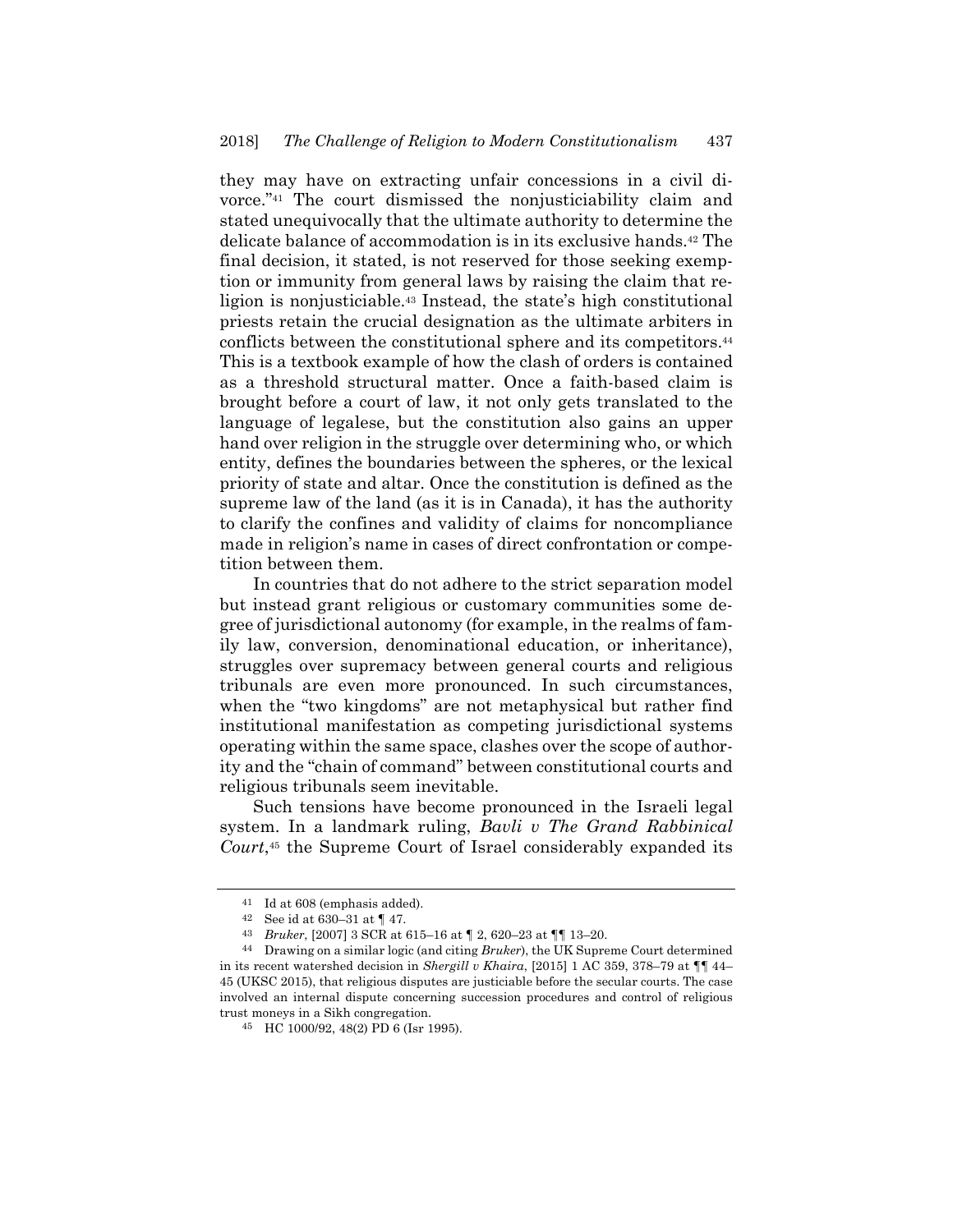overarching review of religious tribunals' jurisprudence by holding that all religious tribunals, including the Grand Rabbinical Court, are statutory bodies established by law and funded by the state; in principle, all aspects of their judgments are thus subject to review by the supreme court.<sup>46</sup> Although the court recognized the special jurisdictional mandate awarded to Jewish, Muslim, Christian, and Druze courts by the legislature, it nevertheless asserted its power to impose constitutional norms on their exercise of authority.

Concern with defining who, or which entity, holds the ultimate authority in a system that officially recognizes competing normative and legal orders has also manifested itself in the South African Constitutional Court's landmark decisions dealing with customary law—a main feature of South Africa's legal pluralism model. In *Bhe v Khayelitsha*,<sup>47</sup> *Gumede v President of the Republic of South Africa*,48 and *Shilubana v Nwamitwa*,49 the court subjected customary law and tribunals to the general equality provisions of the constitution. The court stated that customary law is at the same time "protected by and subject to the Constitution."50 It is a living legal tradition that will "inevitably be interpreted, applied and, when necessary, amended or developed by the community itself or by the courts. This will be done in view of existing customs and traditions . . . *and of course the demands of the Constitution as the supreme law*."51

In *AI v MT*52—the first case in English legal history in which an English High Court referred the resolution of a contested Jewish divorce to nonbinding religious arbitration—the overarching monitoring authority of the general court system was preserved.53 Here, a UK court permitted the parties, upon their request, to turn to the Jewish Beth Din in New York to deal with personal-status and family-law issues, including child custody arrangements, under the clear stipulation that the UK civil court

<sup>46</sup> See id. For information on Sharia court jurisdiction, see *Plonit v Ploni*, CA 3077/90, 49(2) PD 578 (Isr 1995). For further discussion, see Hirschl, *Constitutional Theocracy* at 143–44 (cited in note 7).

<sup>47 [2005] 1</sup> S Afr 580, 606 at ¶ 44 (CC).

<sup>48 [2009] 3</sup> S Afr 152, 167–68 at ¶¶ 33–36 (CC).

<sup>49 [2009] 2</sup> S Afr 66, 80 at ¶¶ 42–43 (CC).

<sup>50</sup> *Bhe*, [2005] 1 S Afr at 604–05 at ¶ 41.

<sup>51</sup> *Shilubana*, [2009] 2 SA at 90 at ¶ 81 (emphasis added).

<sup>52 [2013]</sup> EWHC 100 (Fam).

<sup>53</sup> See id at ¶ 37.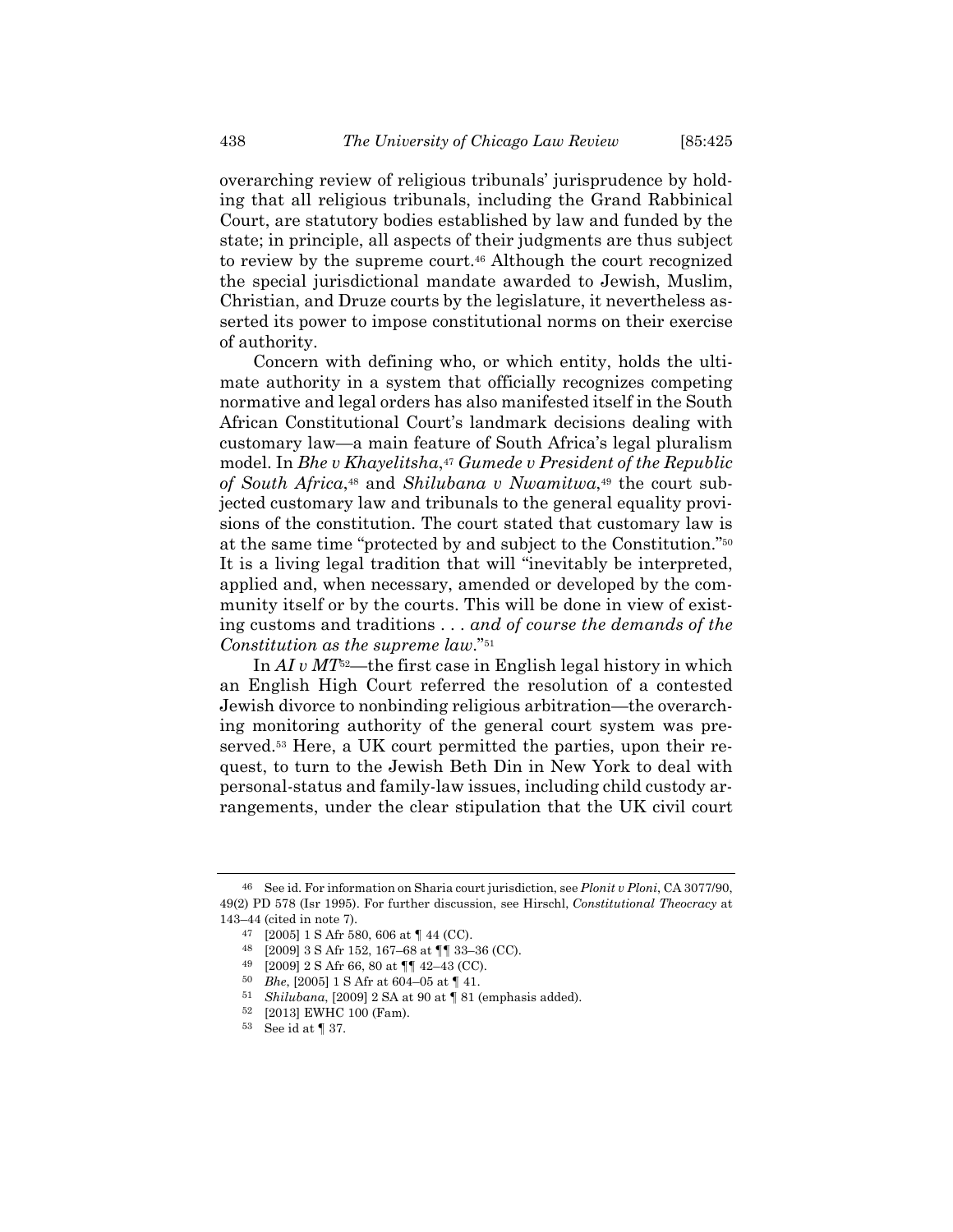would retain the authority to accept or reject the Beth Din's ruling, thus allowing for greater diversity but also preserving the authority and juridical superiority of the civil court system.

It remains an open question, however, whether courts in deeply diverse societies can, over time and under changed political circumstances, continue to tame religious-based conflicts and intercommunal tensions. The oft-cited Shah Bano saga in India is a good illustration. Shah Bano, an elderly Muslim woman, was divorced by her husband of forty-three years through the Muslim practice of *talaq*, which allows a husband to invoke a unilateral, immediate divorce. In its famous ruling in *Mohammed Ahmad Khan v Shah Bano Begum*54 ("Shah Bano"), the Supreme Court of India held that a neglected wife's state-defined statutory right to maintenance should stand regardless of the personal law (in this case Islamic Sharia law) applicable to the parties.55 Traditionalist representatives of India's large Muslim community considered this decision, which sided with the woman and validated the secular mandate over a religious-based counterclaim, proof that homogenizing trends toward Hinduism threatened to weaken Muslim minority identity. India's Parliament, then led by Rajiv Gandhi's Congress Party, eventually bowed to massive political pressure by conservative Muslims and overruled the Indian Supreme Court's decision in *Shah Bano* by passing the Muslim Women (Protection of Rights of Divorce) Act.56 Despite its reassuring title, this new bill undid the court's ruling by eliminating Muslim women's recourse to state courts in appealing for postdivorce maintenance payments. It also exempted Muslim exhusbands from other postdivorce obligations.57 So harsh was the Muslim dissenting reaction to *Shah Bano* that it is named by notable commentators among the catalysts for the subsequent ascent of right-wing Hindu politicians who accused the then-ruling Congress Party of compromising constitutional principles in order to appease Islamic fundamentalists and appeal to Muslim votes.58

A new iteration of the constitutional battle over Muslim divorce law was recently deliberated before the Supreme Court of

<sup>54 [1985] 3</sup> SCR 844 (India).

<sup>55</sup> Id at 846–47 at ¶ 2.3.

<sup>56</sup> Act No 25 of 1986 (India).

<sup>57</sup> See, for example, *Danial Latifi v Union of India*, [2001] 7 SCC 740, 751–52 (India).

<sup>58</sup> See S.P. Sathe, *Judicial Activism in India: Transgressing Borders and Enforcing Limits* 192 (Oxford 2002); Gary Jeffrey Jacobsohn*, The Wheel of Law: India's Secularism in Comparative Constitutional Context* 106 (Princeton 2003).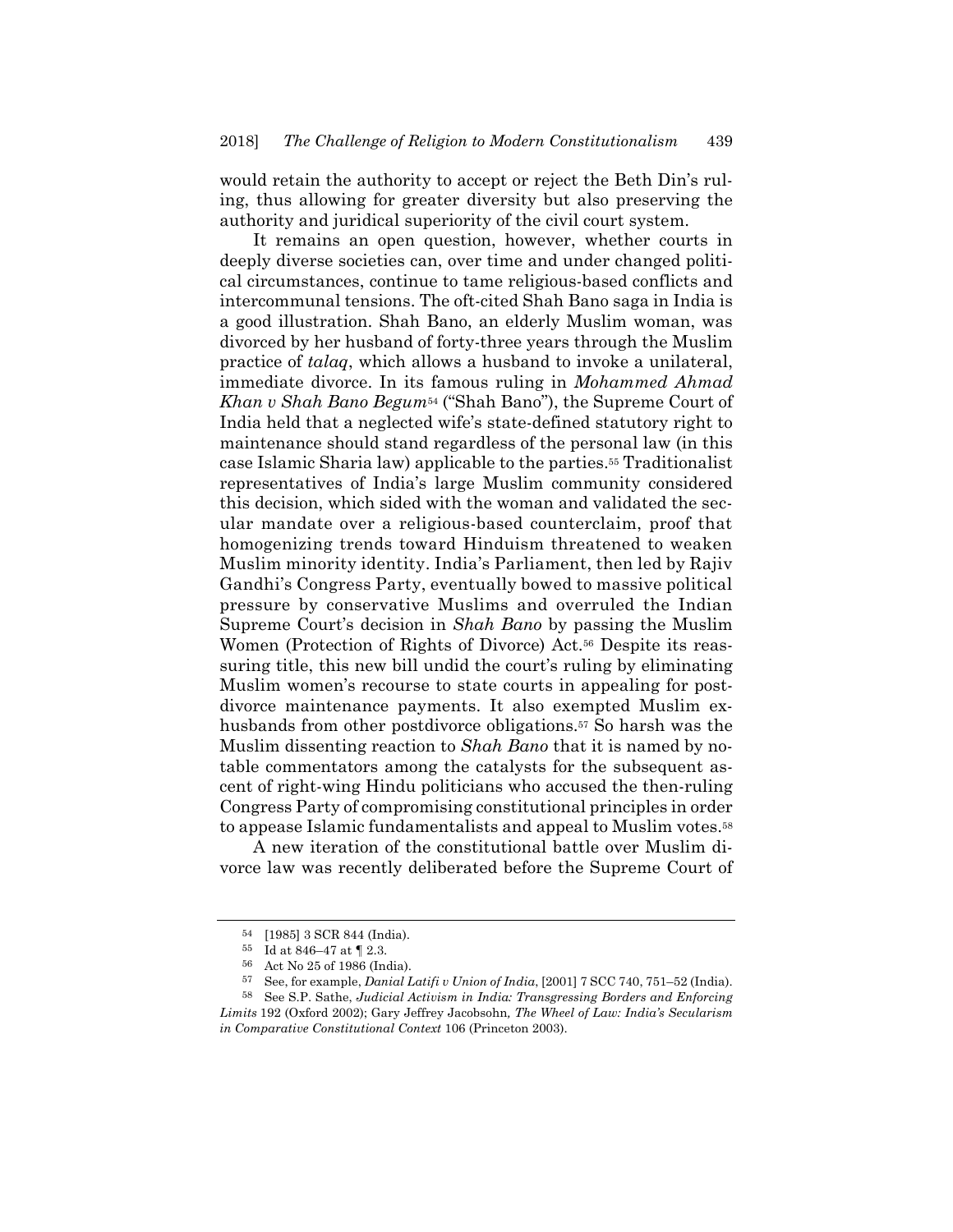India—*Shayara Bano v Union of India*.59 Following the court's landmark ruling (3–2) in August 2017 that declared the *talaq* instant-divorce law unconstitutional on gender equality grounds, Muslim leaders and legal activists have pointed to the split-decision factor and suggested that practices like the triple *talaq* ought to be reviewed by the community itself.<sup>60</sup> It remains to be seen how matters will unfold, in particular in light of the current Hindu-nationalist undertone of Indian politics under the reign of Prime Minister Narendra Modi and his Bharatiya Janata Party–led (BJP) government.

#### II. WHO BELONGS? THE AFFINITY BETWEEN RELIGIOUS AFFILIATION AND REVIVALIST NATIONALISM

After emerging as a "default design choice," liberal constitutionalism is under siege in many parts of the world.61 One of the main characteristics of the current populist, or illiberal, trend in world politics is the increasing reliance on religious rhetoric and the heightened demarcation of "us against them." Religion-based boundaries (real or imagined) are reintroduced into politics or strategically deployed to advance exclusionary or nativist platforms. Much has been written about President Donald Trump's persistent recourse to playing the anti-Muslim card, his portrayal of the United States as a Christian nation under siege, his repeated association of Islam with evil, and his countless innuendoes to Christian scripture and prophecy.62 Indian Prime Minister Modi has referred to Hinduism and Hindu nationalism (what is commonly known as Hindutva—the official ideology of the BJP since 1989) to galvanize support for his party.63 In Russia, observers note, the relations between the Kremlin under President

<sup>59</sup> *Shayara Bano v Union of India*, Writ Petition (C) No 118 of 2016, slip op at 267– 72 at ¶¶ 198–200 (India Aug 22, 2017), archived at http://perma.cc/EQS7-PYF7 (striking down the practice of talaq-el-biddat, or instant unilateral divorce, for being arbitrary and discriminatory).

<sup>60</sup> See Suchitra Mohanty and Rupam Jain, *Muslim Divorce Law 'Unconstitutional,' Rules India's Top Court* (Reuters, Aug 22, 2017), archived at http://perma.cc/5LRD-XNTU.

<sup>61</sup> Tom Ginsburg, Aziz Z. Huq, and Mila Versteeg, *The Coming Demise of Liberal Constitutionalism*, 85 U Chi L Rev 239, 239 (2018).

<sup>62</sup> See, for example, Michelle Goldberg, *Donald Trump, the Religious Right's Trojan Horse* (NY Times, Jan 27, 2017), online at http://www.nytimes.com/2017/01/27/ opinion/sunday/donald-trump-the-religious-rights-trojan-horse.html (visited Dec 15, 2017) (Perma archive unavailable); Emma Green, *Donald Trump Declares a Vision of Religious Nationalism* (The Atlantic, Feb 2, 2017), archived at http://perma.cc/RD4R-7E5L.

<sup>63</sup> The official BJP platform begins with these words: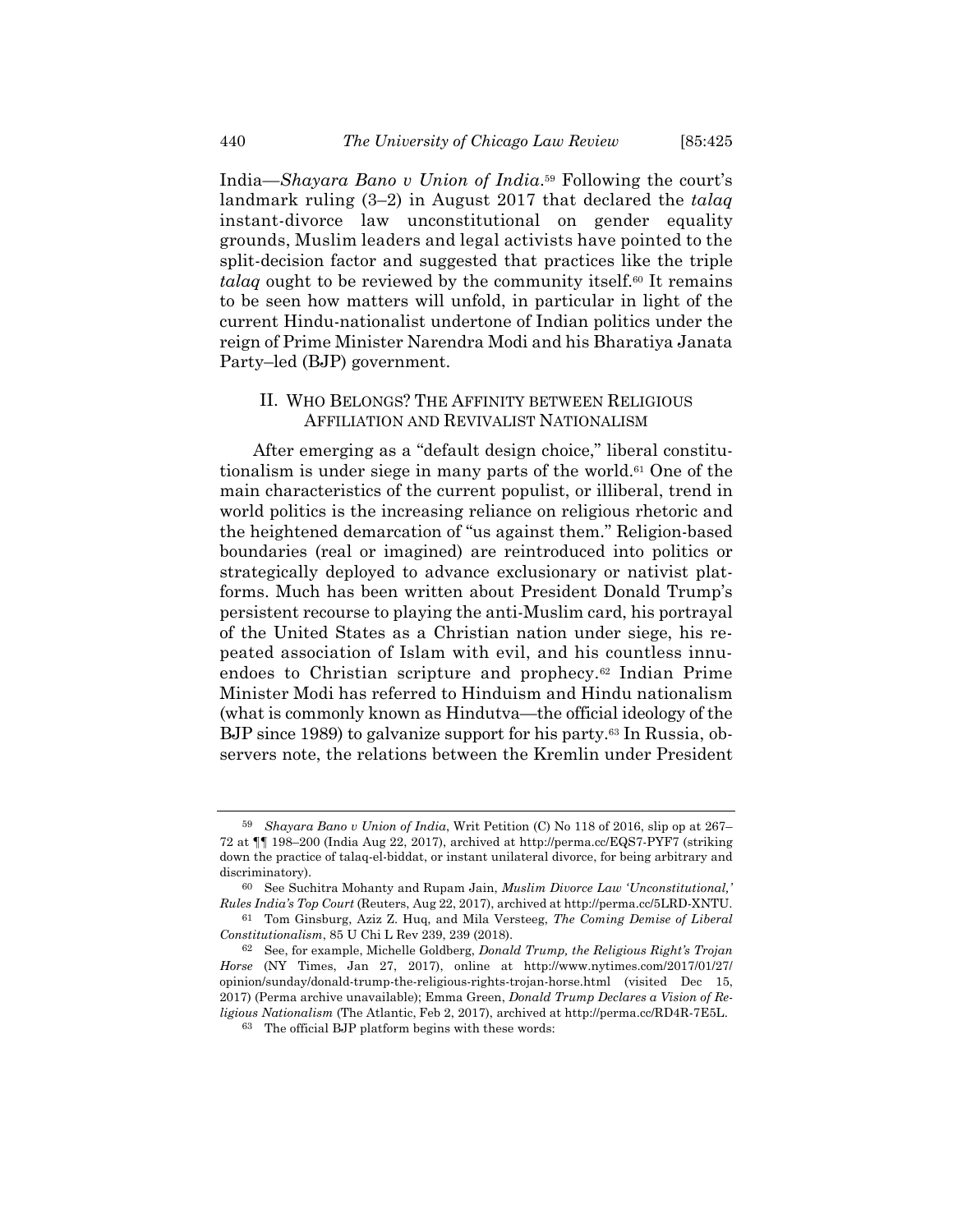Vladimir Putin and the Russian Orthodox Church have not been this close in over a century. The Russian parliament adopted a series of laws that set out to protect majoritarian "religious feelings" and "traditional values," thereby explicitly targeting core tenets of liberal constitutionalism.64 Meanwhile, in Turkey, President Recep Tayyip Erdoğan and the Justice and Development Party (AKP) have been advancing an illiberal constitutional agenda that, among other things, brings back faith-based values into the national collective-identity discourse after over eighty years of militant secularism guided by the Kemalist vision.<sup>65</sup> In virtually all of these settings, the wave of religion-infused political rhetoric has translated into the quest for greater political control of apex courts' composition and the accompanying appointment of conservative judges that are sympathetic to the religio-nationalist line; nationalist legislation on matters like sovereignty, citizenship, and immigration; and rapidly diminishing respect for pluralism, minority rights, and civil liberties. These tendencies are often complemented, if not fueled, by an "us first" attitude and steadfast positions against global constitutionalist values viewed as an elitist, liberal project.

The alliance between religious-infused markers of identity and the current populist assault on constitutional democracy is also evident in less commonly traversed settings. In Poland, President Andrzej Duda and the right-wing national conservative Law and Justice Party (PiS) rediscovered religion as a voter magnet in that country, and now PiS stresses the close

In the history of the world, the Hindu awakening of the late twentieth century will go down as one of the most monumental events in the history of the world. Never before has such demand for change come from so many people. Never before has Bharat, the ancient word for the motherland of Hindus—India, been confronted with such an impulse for change. This movement, Hindutva, is changing the very foundations of Bharat and Hindu society the world over.

*Hindutva: The Great Nationalist Ideology* (BJP), archived at http://perma.cc/YM99-UFNA. 64 See Mikhail Antonov, *Religion, Sexual Minorities and the Rule of Law in Russia: Mutual Challenges* \*11–13 (St. Petersburg National Research University, Higher School of Economics Research Paper WP BRP 45/PS/2017, Mar 9, 2017), archived at http://perma.cc/426D-TRMR; Alicja Curanović, *The Guardians of Traditional Values: Russia and the Russian Orthodox Church in the Quest for Status* \*5–7 (Transatlantic Academy Paper Series, Feb 2015), archived at http://perma.cc/D928-LTHU.

<sup>65</sup> See Elliot Ackerman, *Atatürk versus Erdoğan: Turkey's Long Struggle* (New Yorker, July 16, 2016), online at http://www.newyorker.com/news/news-desk/ataturk -versus-erdogan-turkeys-long-struggle (visited Oct 4, 2017) (Perma archive unavailable).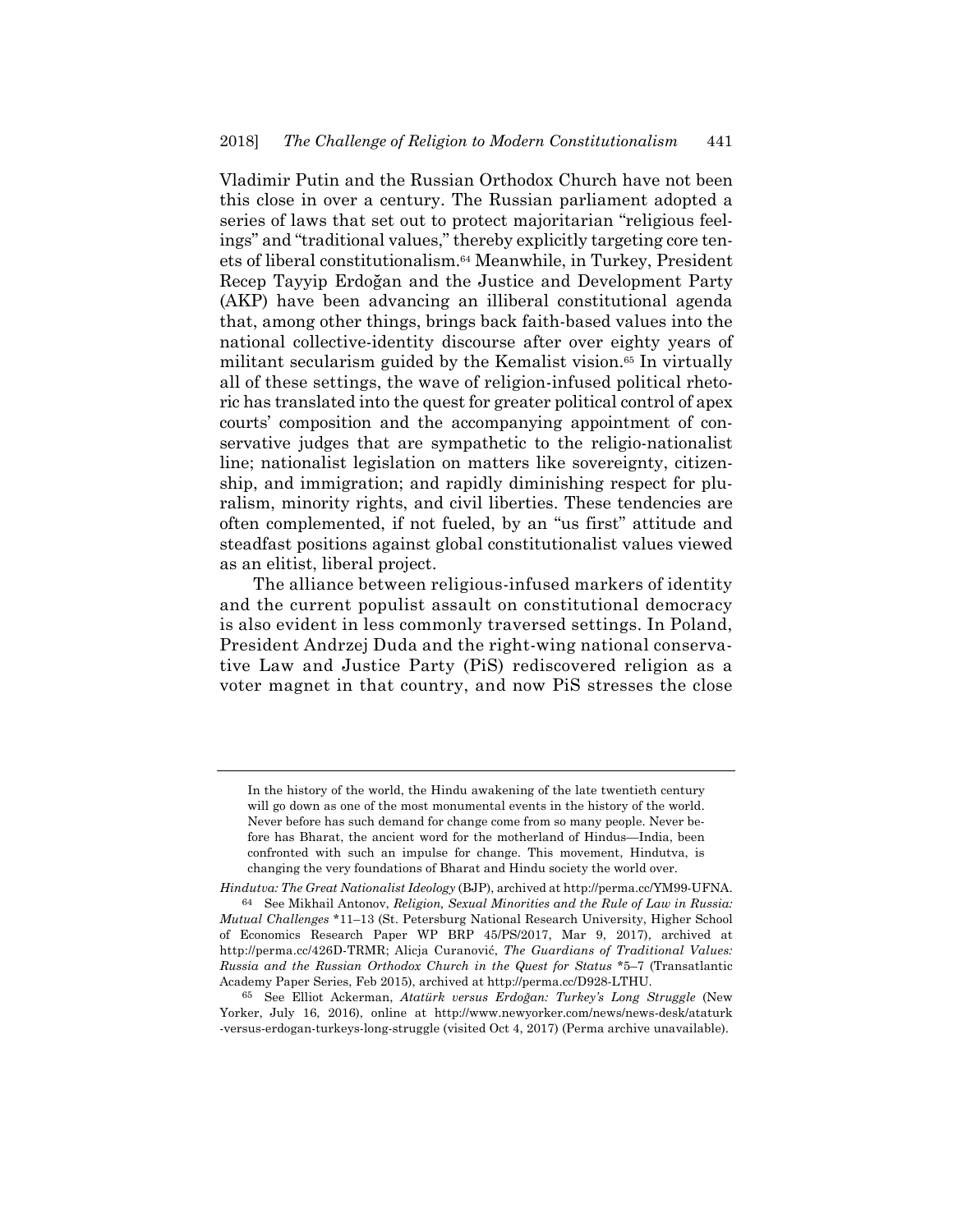ties between Roman Catholicism and Polish national identity.66 As in other places, women's rights were among the first casualties. One of the new government's initial actions was to support a proposed citizens' bill, known as the "Stop Abortion" legislation, which would have tightened an already-restrictive law, making abortion punishable with a five-year prison term. Widespread protests and rallies around the country, most of them organized and led by women, have eventually led to a withdrawal of the government's support for the proposed bill, but not from its broader agenda. The European Commission recently took the extraordinary step of issuing a rule-of-law recommendation on the situation in Poland, in which it recommended that "Polish authorities take appropriate action to address th[e] systematic threat to the rule of law" created by the actions of the Polish government.<sup>67</sup> This recommendation was issued on account of findings that, among other concerns, Poland's apex court, the Constitutional Tribunal, was prevented by the Polish government from carrying out its mandate to deliver effective constitutional review.68

Meanwhile, in Hungary, a direct confrontation between the nationalist government—led by Prime Minister Viktor Orbán and the EU regarding centralized migrant-relocation policies has been brewing since the 2015 refugee crisis. Religious talk has been invoked by Orbán to defy EU policies on the matter. Orbán went on record stating:

Those arriving have been raised in another religion, and represent a radically different culture. Most of them are not Christians, but Muslims . . . . This is an important question, because Europe and European identity is rooted in Christianity.

<sup>66</sup> See James Traub, *The Party That Wants to Make Poland Great Again* (NY Times Mag, Nov 2, 2016), online at http://www.nytimes.com/2016/11/06/magazine/the-party -that-wants-to-make-poland-great-again.html (visited Dec 15, 2017) (Perma archive unavailable).

<sup>67</sup> European Commission, *Commission Recommendation of 27.7.2016 regarding the Rule of Law in Poland* \*21 at ¶ 74 (July 27, 2016), archived at http://perma.cc/F7HM -64CS. See also *Rule of Law: Commission Issues Recommendation to Poland* (European Commission, July 27, 2016), archived at http://perma.cc/3C29-ZMCC.

<sup>68</sup> See *Commission Recommendation of 27.7.2016 regarding the Rule of Law in Poland* \*10–11 at ¶¶ 18–24, 20 at ¶ 72 (cited in note 67). For a further description of the Polish government's attack on the judiciary, see Kim Lane Scheppele, *Autocratic Legalism*, 85 U Chi L Rev 545, 552–53 (2018). See also David Landau, *Populist Constitutions*, 85 U Chi L Rev 521, 534 (2018).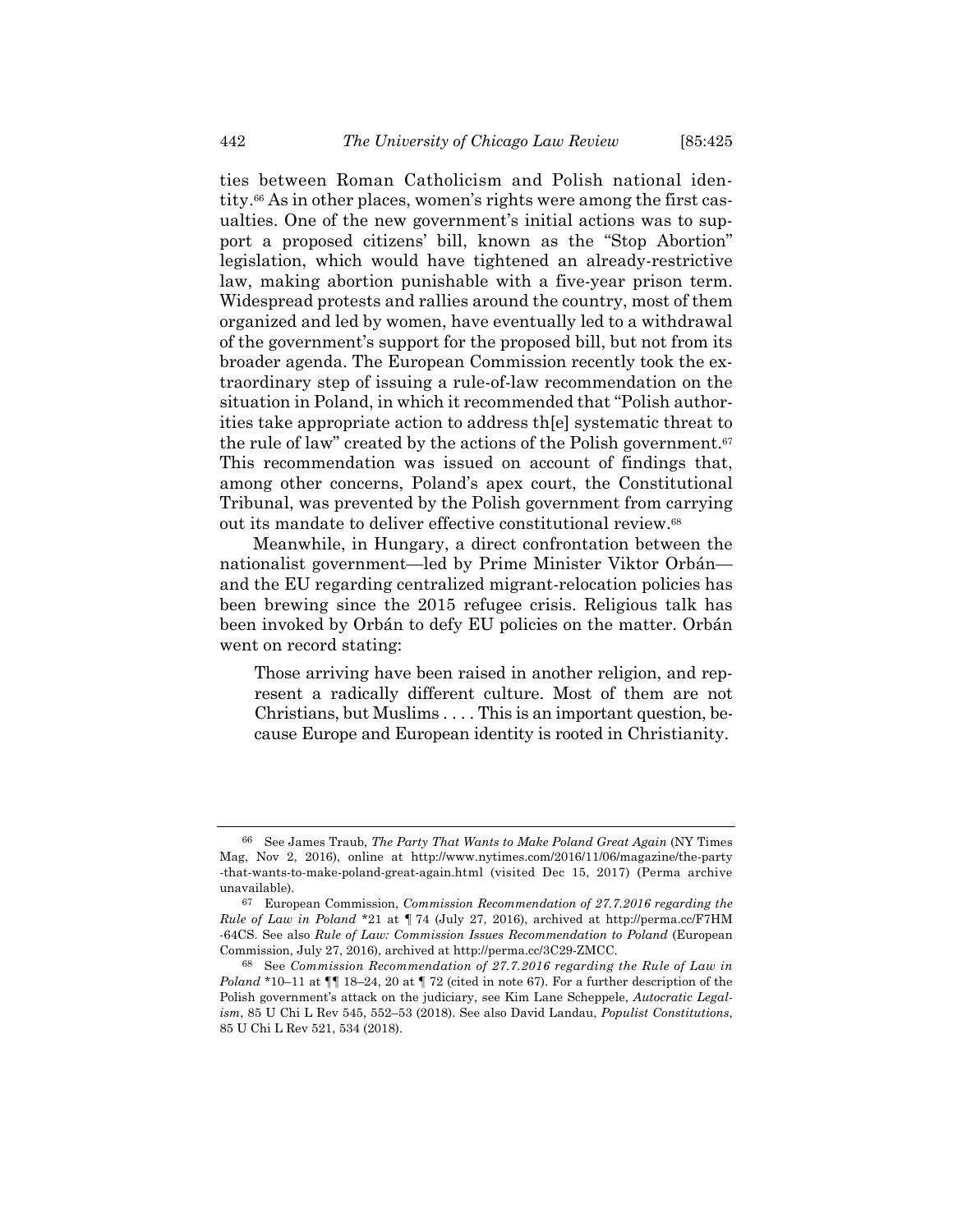Is it not worrying in itself that European Christianity is now barely able to keep Europe Christian? There is no alternative, and we have no option but to defend our borders.<sup>69</sup>

In Israel, the right-wing nationalist coalition government led by Prime Minister Benjamin Netanyahu—and, in particular, the coalition party *Ha'Bait Ha'Yehudi* ("the Jewish Home")—are forcefully advancing the "Israel is a Jewish state" ticket, thereby threatening to alter the foundational two-tenet character of Israel as a Jewish *and* democratic state.70 Since 2014, it has promoted the adoption of a new Basic Law: Israel as the Nation State of the Jewish People, dubbed the "nation-state bill," aimed at bolstering the country's Jewish-national character while limiting its democratic character. The proposed bill would instruct the Supreme Court to favor, in case of a conflict, or lacuna, the "Jewish" (however difficult this term remains to define) over the "democratic" character of the state.71 It is also aimed at bolstering the status of Jewish law as an interpretive source. The draft law proposes to prescribe Jewish law in the absence of legal precedent and to instruct courts to interpret laws in the spirit of Israel as the homeland of the Jewish people.72 These legislative attempts are backed by strong political rhetoric. In August 2017, to pick one example, the minister of justice (of the *Ha'Bait Ha'Yehudi* Party) publicly declared in reaction to a moderately liberalizing ruling of the Supreme Court of Israel in the context of asylum-seeker rights that matters of demography and the Jewish majority have become a legal blind spot for the court inasmuch as they carry no decisive weight in comparison to questions of individual rights. "Zionism should not continue, and I say here, it will not continue," the minister added, "to bow down to the system of individual rights interpreted in a universal way that divorces them from the

<sup>69</sup> Ian Traynor, *Migration Crisis: Hungary PM Says Europe in Grip of Madness* (The Guardian, Sept 3, 2015), archived at http://perma.cc/Y9N7-L985. Note that in September 2017, the ECJ upheld the EU migrant-relocation scheme and dismissed an appeal filed by Hungary and Slovakia, reaffirming the European Union's prerogative to order individual member states to take in refugees. See generally *Slovakia and Hungary v Council of the European Union*, Case Nos C-643/15 & C-647/15, slip op (ECJ Sept 6, 2017), archived at http://perma.cc/98J5-XG4A.

<sup>70</sup> See Jonathan Lis, *Bill Would Force High Court Rulings to Favor Israel's Jewish Character over Democracy* (Haaretz, July 11, 2017), online at http://www.haaretz.com/ israel-news/.premium-1.800834 (visited Oct 4 2017) (Perma archive unavailable).

<sup>71</sup> See id.

<sup>72</sup> See Jonathan Lis, *Israeli Bill Prescribes Jewish Law in Absence of Legal Precedent* (Haaretz, Sept 17, 2017), online at http://www.haaretz.com/israel-news/.premium -1.812648 (visited Oct 4, 2017) (Perma archive unavailable).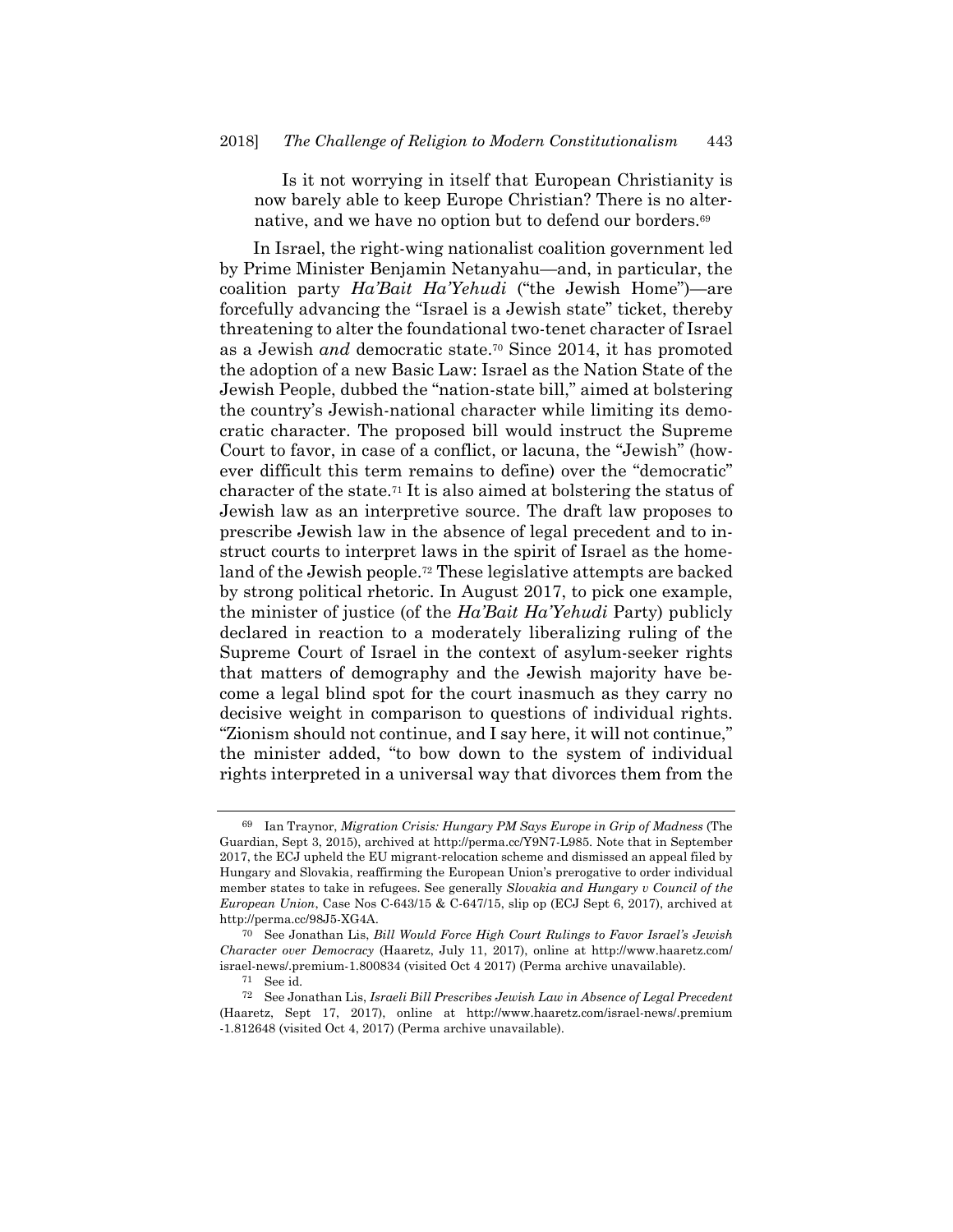history of the Knesset and the history of legislation that we all know."73

In Malaysia, the political sphere has undergone substantial Islamization over the last four decades.74 The Islamic *dakwah* (religious revival) movement emerged in the mid-1970s.75 The Pan-Malaysian Islamic Party (Parti Islam Se-Malaysia, or PAS) has been gaining political support and clout since the 1980s.76 In the hotly contested 2013 general elections, a coalition of PAS and its allies (the Pakatan Rakyat coalition, or PKR) received the majority of the popular vote.77 Nonetheless, as a result of Malaysia's rather peculiar electoral system, the mainstream Barisan Nasional (BN) coalition has still managed to secure the majority of seats in the parliament.78 The rise of political Islam has affected the mainstream moderate establishment. Even politicians affiliated with the BN must now resort to religious talk in their appeal to the Islamic vote.79 The former prime minister of Malaysia, Mahathir bin Mohamad, speaking as a representative of United Malays National Organization ("the largest political party in Malaysia and the pillar of the BN coalition"), "declared in [ ] 2001 that the country was an Islamic State (*negara Islam*), not merely a country that had endorsed Islam as its official religion."80

77 Stéphanie Giry, *Malaysian Rivals' Reunion Highlights Shifting Political Alliances* (NY Times, Sept 6, 2016), online at http://www.nytimes.com/2016/09/07/world/asia/ malaysian-rivals-reunion-highlights-shifting-political-alliances.html (visited Dec 15, 2017) (Perma archive unavailable).

78 See Ambiga Sreenevasan, *Malaysia's Many Scandals* (NY Times, Aug 20, 2015), online at http://www.nytimes.com/2015/08/21/opinion/among-malaysias-many -scandals.html (visited Dec 15, 2017) (Perma archive unavailable).

79 See Anisah Shukry and Jason Koutsoukis, *How Najib Plans to Embrace Malaysia's Islamic Heartland* (Bloomberg, July 30, 2017), online at http://www .bloomberg.com/news/articles/2017-07-30/old-enemies-unite-in-malaysia-as-najib-woosislamic-heartland (visited Dec 15, 2017) (Perma archive unavailable) (describing attempts

80 Hirschl, *Constitutional Theocracy* at 130 (cited in note 7). The impact on popular culture in Malaysia is evident. In 2017, Malaysia's film board gave the Disney film *The* 

<sup>73</sup> Revital Hovel, *Justice Minister Slams Israel's Top Court, Says It Disregards Zionism and Upholding Jewish Majority* (Haaretz, Aug 29, 2017), online at http://www.haaretz.com/israel-news/1.809617 (visited Dec 15, 2017) (Perma archive unavailable).

<sup>74</sup> See generally Joseph Chinyong Liow, *Piety and Politics: Islamism in Contemporary Malaysia* (Oxford 2009).

<sup>75</sup> See Ahmad F. Yousif, *Islamic Revivalism in Malaysia: An Islamic Response to Non-Muslim Concerns*, 21 Am J Islamic Soc Sci 30, 31 (Fall 2004).

<sup>76</sup> See generally Farish A. Noor, *Blood, Sweat and* Jihad*: The Radicalization of the Political Discourse of the Pan-Malaysian Islamic Party (PAS) from 1982 Onwards*, 25 Contemp SE Asia 200 (2003).

by the United Malays National Organization, the leading party in the BN coalition, to court Muslim voters).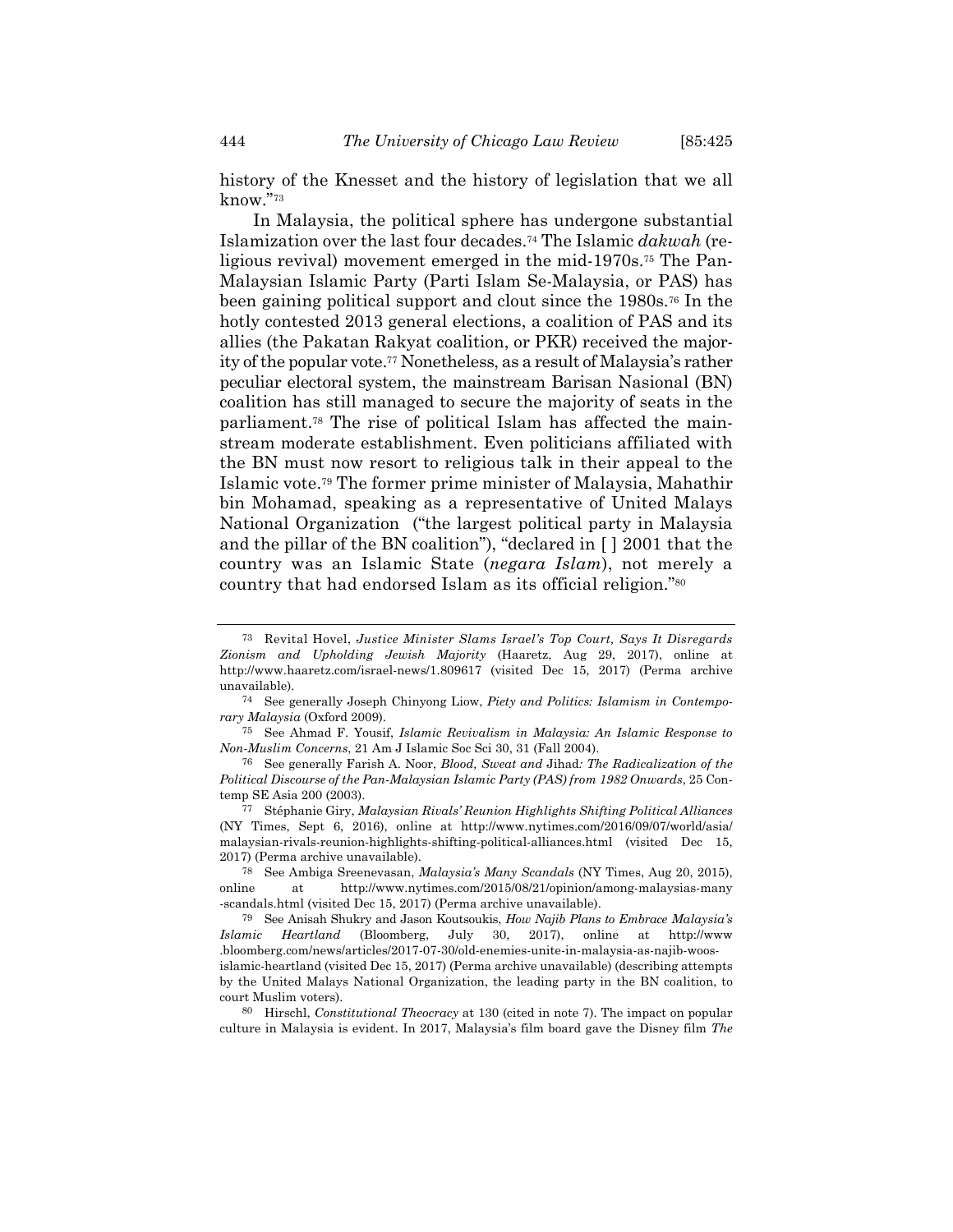The effect of the Islamization of political discourse on Malaysia's constitutional jurisprudence has been profound. To provide but one example, a Catholic newspaper in Malaysia used the word "Allah" to refer to God in its Malay-language edition.81 A controversy arose regarding who may use the word "Allah": whether it is an exclusively Muslim word (as some Muslim leaders in Malaysia suggest) or a neutral term referring to One God that may be used by all regardless of religion, as the newspaper argued.82 In the 1980s, the Malaysian government issued a directive prohibiting Christian publications from using the word "Allah,"83 but this prohibition had seldom been enforced prior to 2007. In 2009, the High Court in Kuala Lumpur ruled that the restriction on non-Muslims' use of the word "Allah" to refer to God was unconstitutional as it infringed on freedom of expression and freedom of religion, specifically in the context of directives issued against Christian newspapers.84 The court went on to state that the word "Allah" is the correct word for "God" in various Malay translations of the Bible and that it has been used for centuries by Christians and Muslims alike in Arabic-speaking countries.<sup>85</sup> This ruling was viewed by radical Islamists as a legitimization of insidious attempts to convert Muslims to Christianity. Riots and church burning followed. The government appealed the High Court ruling (lest we forget, this is the government of a country that purports to be a polity of all of its members). In October 2013, Malaysia's Court of Appeal (in a three-judge, all-Muslim bench) reinstated the ban on the use of the term "Allah" in reference to

*Beauty and the Beast* a thirteen-plus age rating for its inclusion of a short homosexual scene; it had initially sought the removal of the scene. Gwilym Mumford, *Beauty and the Beast: Malaysian Film Censors Back Down in 'Gay Moment' Row* (The Guardian, Mar 21, 2017), archived at http://perma.cc/RZ5C-T8GX. In 2008, the National Fatwa Council, Malaysia's top clerical Islamic body, issued a decree according to which the practice of Yoga could corrupt Muslims because it involves not just physical exercise but also Hindu spiritual elements, chanting, and worship. See Robin Brant, *Malaysia Clerics Issue Yoga Fatwa* (BBC, Nov 22, 2008), archived at http://perma.cc/HW9R-MDA3.

<sup>81</sup> *Malaysia's Highest Court Backs a Ban on Allah in Christian Bibles* (The Guardian, June 23, 2014), online at http://www.theguardian.com/world/2014/jun/23/malaysia -highest-court-allah-bible-ban (visited Oct 8, 2017) (Perma archive unavailable).

<sup>82</sup> See id.

<sup>83</sup> See *Negeri v Titular Roman Catholic Archbishop of Kuala Lumpur*, [2013] 8 CLJ 890, 914–19 at ¶¶ 9–13 (Malaysia App).

<sup>84</sup> *Titular Roman Catholic Archbishop of Kuala Lumpur v Negeri*, [2010] 2 CLJ 208, 236–38 (Malaysia).

<sup>85</sup> See id at 236.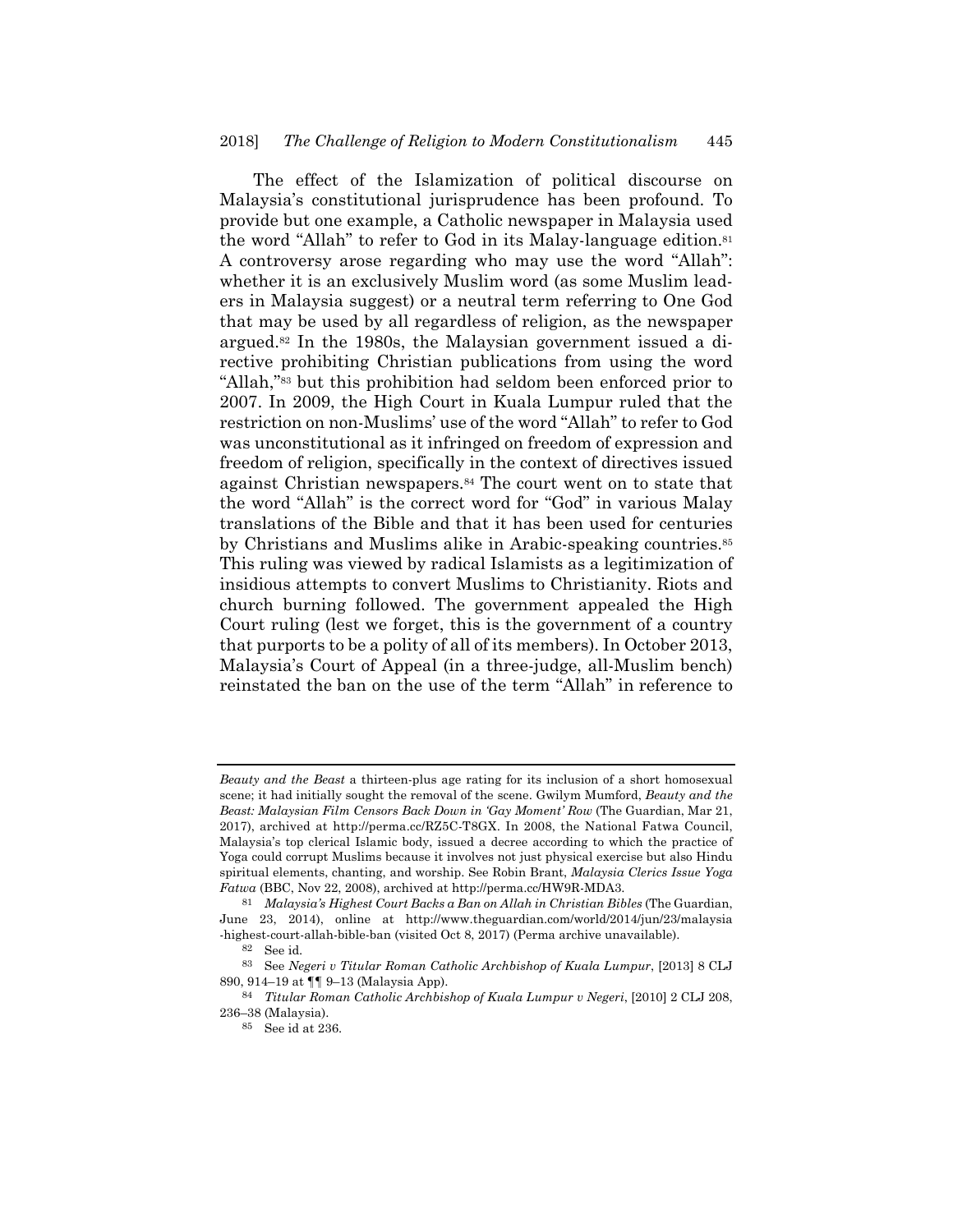God by non-Muslim publications.<sup>86</sup> Supporting the government's position, the court stated that it

could not find any plausible reason as to why the respondent is adamant on using the word "Allah" in its weekly newsletter, particularly in its Malay version. Since "Allah" is never an integral part of the faith of the respondent [Catholic Church], it is reasonable to conclude that the intended usage will cause unnecessary confusion.<sup>87</sup>

The newspaper appealed. But in June 2014, the Federal Court of Malaysia made the final call on the matter. It drew on technical judicial review grounds to uphold (4–3) the ban on the use of "Allah" when referring to God by non-Muslims.<sup>88</sup> And so, in a multiethnic polity in which "Islam is the religion of the Federation[,] but other religions may be practiced in peace and harmony in any part of the Federation,"89 "[e]very person has the right to profess and practise his religion and  $\dots$  to propagate it,"<sup>90</sup> and "every religious group has the right to manage its own religious affairs,"91 the word "Allah" in reference to God may be invoked, at least under certain circumstances, only by Muslims.

Close affinity between religion and the construction of ethnonationalism is evident in other Asian countries in which there has been preferential constitutional treatment of a particular religion or group of religions, but without exclusive establishment of a single faith as a "state religion" or a mandatory source of legislation (for example, Thailand, Cambodia, Sri Lanka, and other predominantly Buddhist countries). Thai state-building selectively picked elements of Buddhism, transformed *Śāsana* (Buddhist teaching) to mean "religion" in order "to ensure that the Thai state would have religion as the foundation of its national identity."92 Buddhism remains a key element of national ideology and constitutional identity in contemporary Thailand;93 the support of

<sup>86</sup> See *Negeri*, [2013] 8 CLJ at 929–30 at ¶¶ 42–43.

<sup>87</sup> Id at 933 at ¶ 53.

<sup>88</sup> See *Titular Roman Catholic Archbishop of Kuala Lumpur v Negeri*, [2014] 6 CLJ 541, 570–85 at ¶¶ 19–46 (Malaysia).

<sup>89</sup> Malaysia Const Pt I, Art 3, cl 1.

<sup>90</sup> Malaysia Const Pt II, Art 11, cl 1.

<sup>91</sup> Malaysia Const Pt II, Art 11, cl 3.

<sup>92</sup> See Winnifred Fallers Sullivan, et al, *Introduction*, in Winnifred Fallers Sullivan, et al, eds, *Politics of Religious Freedom* 1, 8 (Chicago 2015).

<sup>93</sup> See Andrew Harding and Peter Leyland, *The Constitutional System of Thailand: A Contextual Analysis* 3, 178–79 (Hart 2011).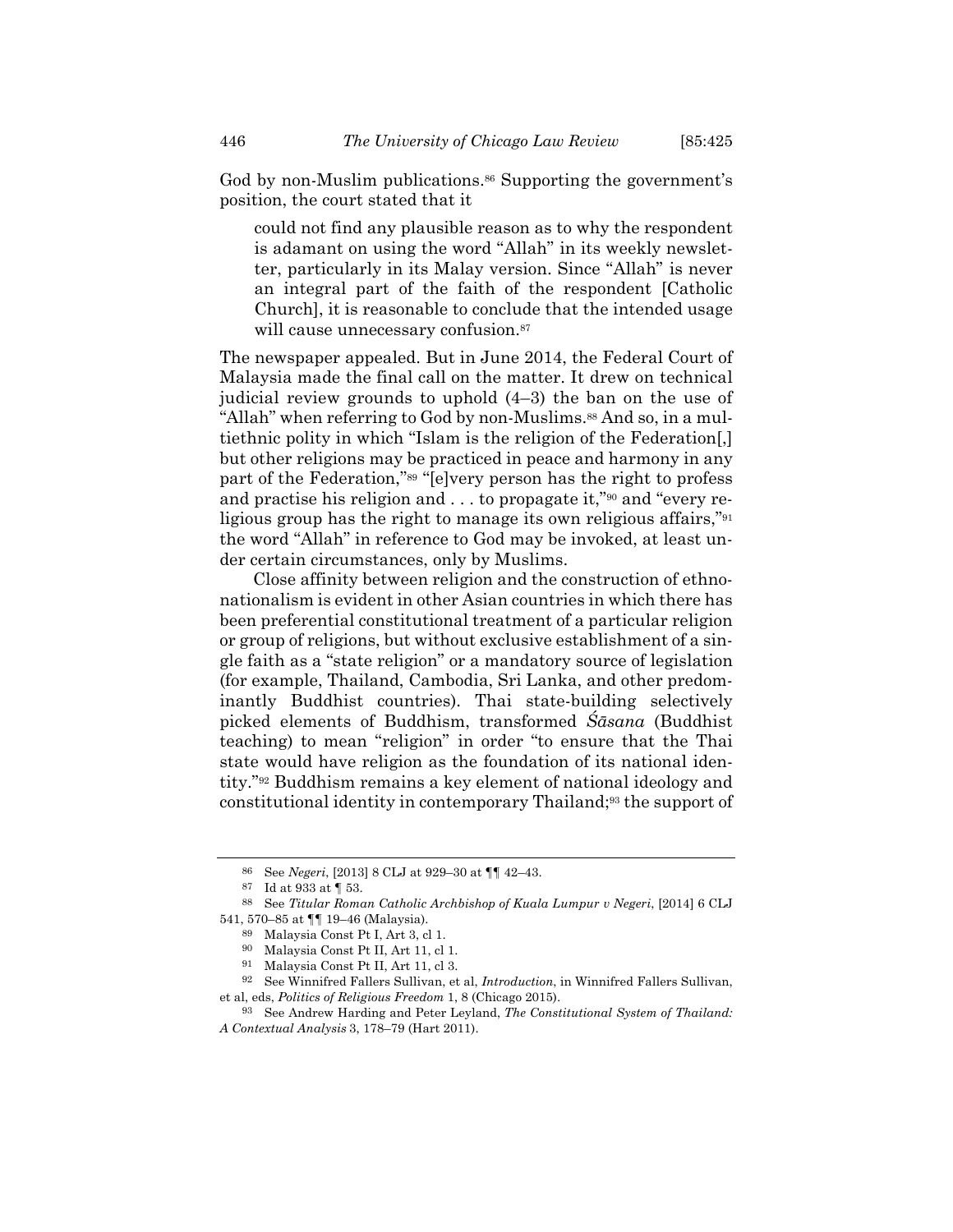Buddhist monkhood is essential to maintaining the regime's political legitimacy. Theravada Buddhism receives significant government support, and the constitution retains the requirement that the monarch be Buddhist.94 Tellingly, the 2007 constitution is officially marked as signed in year 2550 of the Buddhist Era. Section 79 of the constitution specifies that the state shall

protect Buddhism as the religion observed by most Thais for a long period of time and other religions, promote good understanding and harmony among followers of all religions as well as encourage the application of religious principles to create virtue and develop the quality of life.95

While freedom of speech is constitutionally protected, laws prohibit the defamation of or insult to Buddhism and Buddhist clergy.96

Similar processes for religious establishment and co-optation have aided nation-building processes in Sri Lanka.<sup>97</sup> Article 9 of the 1978 constitution states: "The Republic of Sri Lanka shall give to Buddhism the foremost place and accordingly it shall be the duty of the State to protect and foster the Buddha *Śāsana*, while assuring to all religions the rights granted by Articles 10 and 14(1)(e)."98 The Constitution of Bhutan (2008) states that Buddhism is the "spiritual heritage" of the country, and that the Buddhist Drupka Lineage is practically the state religion of Bhutan.<sup>99</sup> Buddhism enjoys a de facto preferential status in other countries in the region, most notably Burma and Cambodia, where Theravada Buddhism has long been a pillar of collective identity and the faith of an overwhelming majority of the population.

Despite these examples of the marriage between religion and nationalism, inflaming the affinity between religion and collective identity is a dangerous strategy because, even if initially promoted by the political establishment, it may easily get out of hand. Consider the constitutional implications of the rise of political Islam in Egypt. Article 2 of the Egyptian constitution, to pick

<sup>94</sup> Section 9 reads: "The King is a Buddhist and Upholder of religions." Thai Const Ch II, § 9.

<sup>95</sup> Thai Const Ch V, Pt 4, § 79.

<sup>96</sup> See *International Religious Freedom Report 2007: Thailand* (US Department of State), archived at http://perma.cc/HCE5-Y4ZX.

<sup>97</sup> See Benjamin Schonthal, *Buddhism, Politics and the Limits of Law: The Pyrrhic Constitutionalism of Sri Lanka* 7–11 (Cambridge 2016).

<sup>98</sup> Sri Lanka Const Ch II, Art 9.

<sup>99</sup> See Bhutan Const Art III.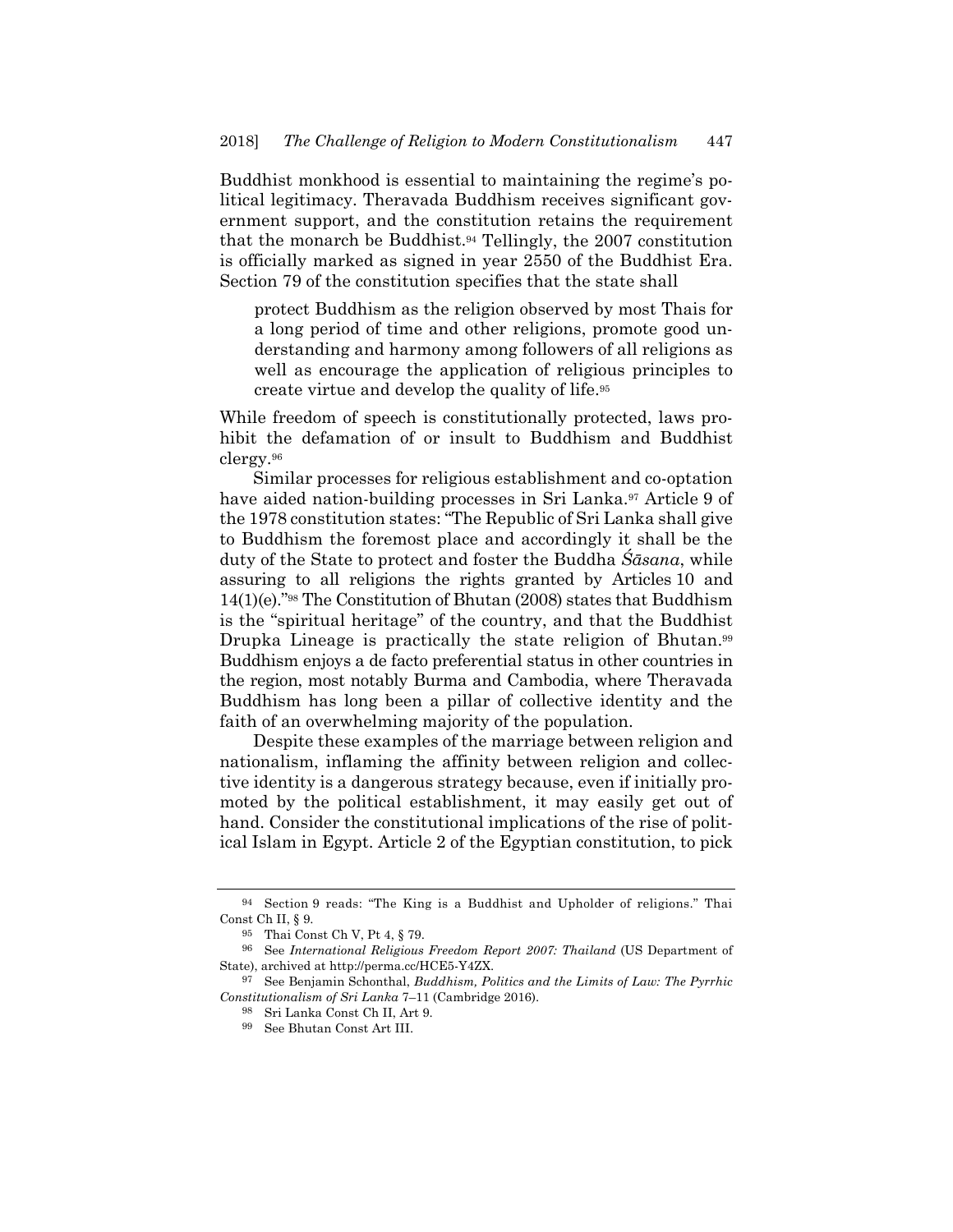one example, was amended in 1980 so as to establish principles of Islamic jurisprudence (Sharia) as the only primary (rather than one possible) source of legislation in Egypt.100 This significant change was preceded, however, by state patronage of religion, including nationalization of *waqf* assets and later of al-Azhar University, the great institution of higher Islamic learning in Cairo, and the imposition of state control over al-Azhar's curriculum and faculty positions, including the appointment of Shaykh al-Azhar (head of al-Azhar University)—a major spiritual leader and Sharia interpretive authority.101 Meanwhile, the Egyptian Supreme Constitutional Court (whose members are appointed by the government) developed an innovative interpretive matrix of religious directives—the first of its kind by a nonreligious tribunal—so as to interpret the aforementioned Article 2 in a moderate way, all while political powerholders repeatedly outlawed the increasingly popular Muslim Brotherhood movement.102

As often happens, religion's appeal cannot be fully tamed by government control, constitutional or otherwise. The Egyptian revolution of 2012 followed. The constitution introduced in December 2012 by then-President Mohamed Morsi (of the Freedom and Justice Party founded by the Muslim Brotherhood) not only reproduced Article 2 (stating that principles of Islamic Sharia are *the* source of legislation), but also introduced Article 219, which uses technical terms from the Islamic legal tradition to define what is actually meant by "the principles of Islamic Shari'a" as stated in Article 2.103 That constitution also guaranteed that al-Ahzar would be consulted on matters of Islamic law;104 Article 11 stated that the state is to "safeguard ethics, public morality and public order";105 and Article 44 prohibited the defamation of

<sup>&</sup>lt;sup>100</sup> See Egypt Const Pt I, Art II (1980).<br><sup>101</sup> See Declan Walsh, *Egypt's President Turns to Religion to Bolster His Authority* (NY Times, Jan 9, 2016), online at http://www.nytimes.com/2016/01/10/world/ middleeast/egypt-abdel-fattah-el-sisi-islam.html (visited Dec 15, 2017) (Perma archive unavailable) (referring to al-Azhar as "Egypt's premier authority on Islam").

<sup>102</sup> In 2007, for example, then-President Hosni Mubarak introduced a set of constitutional amendments (approved in a referendum) that imposed a ban on the establishment of religious parties (a blatant anti–Muslim Brotherhood move), and loosened controls over security forces in its "war on terror." Nathalie Bernard-Maugiron, *The 2007 Constitutional Amendments in Egypt, and Their Implications on the Balance of Power*, 22 Arab L Q 397, 410–11 (2008).

<sup>103</sup> Egypt Const Pt I, Ch 1, Art 2 (2012); Egypt Const Pt V, Ch 2, Art 219 (2012) (defining the ambit of Sharia law to extend to the rules of evidence and jurisprudence, among other domains).

<sup>104</sup> Egypt Const Pt I, Ch 1, Art 4 (2012).

<sup>105</sup> Egypt Const Pt I, Ch 2, Art 11 (2012).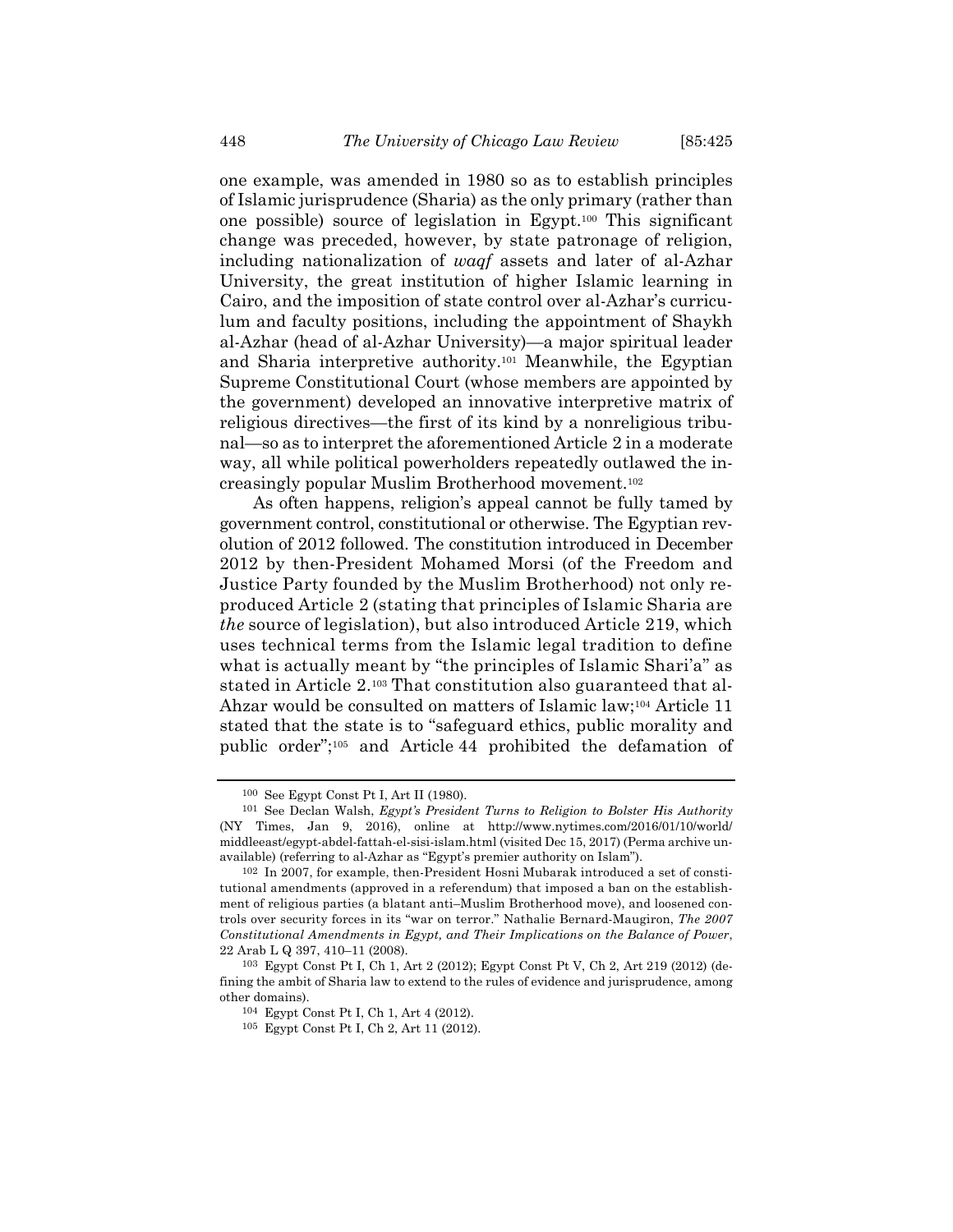prophets and religious messengers, such that it may be interpreted as prohibiting blasphemy.106 This new constitution clearly veered to the side of religion at the expense of dissolving the previous balance of power between state and mosque. In a volatile political environment, in which constitution drafting and redrafting become a symbol and instrument of expressing different conceptions of the relation between law and religion, virtually all of these pro-religion changes were blatantly eliminated by the 2014 counterrevolution and its new constitution, which essentially returned Egypt's constitutional recognition of religion to its pre-2012 state.107 Egypt's recent turmoil offers a cautionary tale of the deep risks associated with setting fire to the identity-religiosity flame in the constitutional context.

## III. SOLIDARITY BEYOND BORDERS: THE TRANSNATIONAL NATURE OF RELIGIOUS SOLIDARITY AND ADVOCACY

Religion knows no borders, metaphysical or territorial. Its ambit of authority and influence is distinctly supranational. Its global spread and worldwide leadership (the Holy See is an obvious example)—aided by an intricate multinational institutional apparatus of congregations, ministers, and missionaries, and by new information and communication technology—position religion as a powerful force in world politics. In particular, Christianity, Islam, and Buddhism have followed patterns of migration and diasporic settlement to become truly world religions. The Protestant Pentecostal and Evangelical movements have acquired significant influence among the local populations in Latin America, Africa, and Asia. These processes are perfectly aligned with globalization processes and what has been termed "the network society."108 Taken as a whole, the challenge posed by religion to the current international order—one that, despite the forces of globalization, still manifests many of the hallmarks of "Westphalian" constitutionalism, with its constitutive nationbuilding and "we the people" narrative—is obvious. The global reach of religion—with its crossborder, transnational, solidarity

<sup>106</sup> Egypt Const Pt II, Ch 2, Art 44 (2012).

<sup>107</sup> See *Comparing Egypt's Constitutions* (Carnegie Endowment, Dec 2013), archived at http://perma.cc/VKS4-4YJX.

<sup>108</sup> See Peter van der Veer, *Religion after 1750*, in J.R. McNeill and Kenneth Pomeranz, eds, 7 *The Cambridge World History: Production, Destruction and Connection, 1750–Present, Part 2: Shared Transformations?* 160, 178 (Cambridge 2015).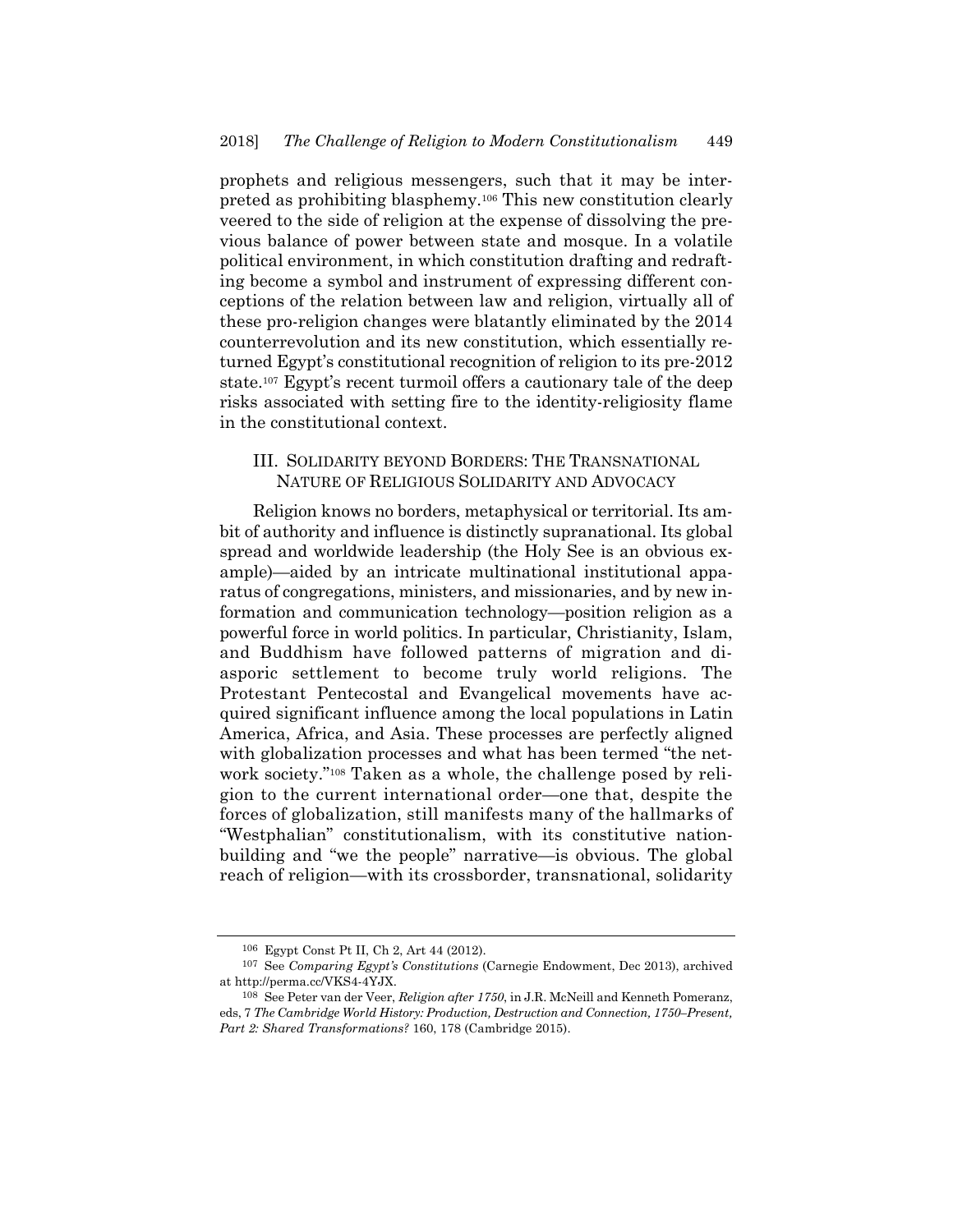basis—offers a viable alternative to the territory-, nation-, or politybased constitutional framework.

In some respects, the global religion challenge to constitutionalism resembles the challenge posed by global economic conglomerates to state regulatory powers. Interests and resources may be managed on a global scale that evades the grip of any single state-based constitutional order. In other important respects, the challenge of religion is mightier, as few corporate leaders (let alone constitutional thinkers) enjoy the visibility, clout, and popular following of a Catholic Pope, Shia Grand Ayatollah, Mahayana Buddhist leaders, or even various star televangelists. The influence of such religious leaders in support of a certain cause or policy is likely to far outweigh the words or actions of any other nonreligious leaders or stakeholders.

An important aspect of religion's transnational nature and alternative basis for solidarity is its tremendous mobilization capacity. The effect on religious litigation has been considerable. Christian and other faith-based civil society organizations in the United States have developed a "protecting religious liberty" agenda with legal aid, litigation-oriented strategies, case-based grassroots activism, cause lawyering, and amicus briefs directed to advancing religious interests in various countries across the globe.109 In recent years, the American experience alongside the more general take-home message of Professor Charles Epp's "support structure for legal mobilization" thesis have reached world religions.110 Increasingly, international religious groups have appropriated rights discourse and have harnessed its power to advance their causes in a way characterized as "framejacking."111 The zeitgeist of this phenomenon is captured by the words of a former director of the Center for Law and Religious Freedom (CLRF):

If my wife had a brain tumor and I said all we are doing is praying because my God is a mighty God and he can save and heal and he can take care of that tumor, you would say to us,

<sup>109</sup> The Center for Family and Human Rights (C-Fam) and the Christian Legal Society are merely two examples. For descriptions of these two organizations, see *About C-Fam* (C-Fam), archived at http://perma.cc/F8HG-WGPH; *About Us* (Christian Legal Society), archived at http://perma.cc/H6TK-FYNR.

<sup>110</sup> Charles R. Epp, *The Rights Revolution: Lawyers, Activists, and Supreme Courts in Comparative Perspective* 3 (Chicago 1998).

<sup>111</sup> See, for example, Clifford Bob, *The Global Right Wing and the Clash of World Politics* 29–30 (Cambridge 2012); Clifford Bob, *The Global Right Wing and Theories of Transnational Advocacy*, 48 Intl Spectator 71, 82 (Dec 2013).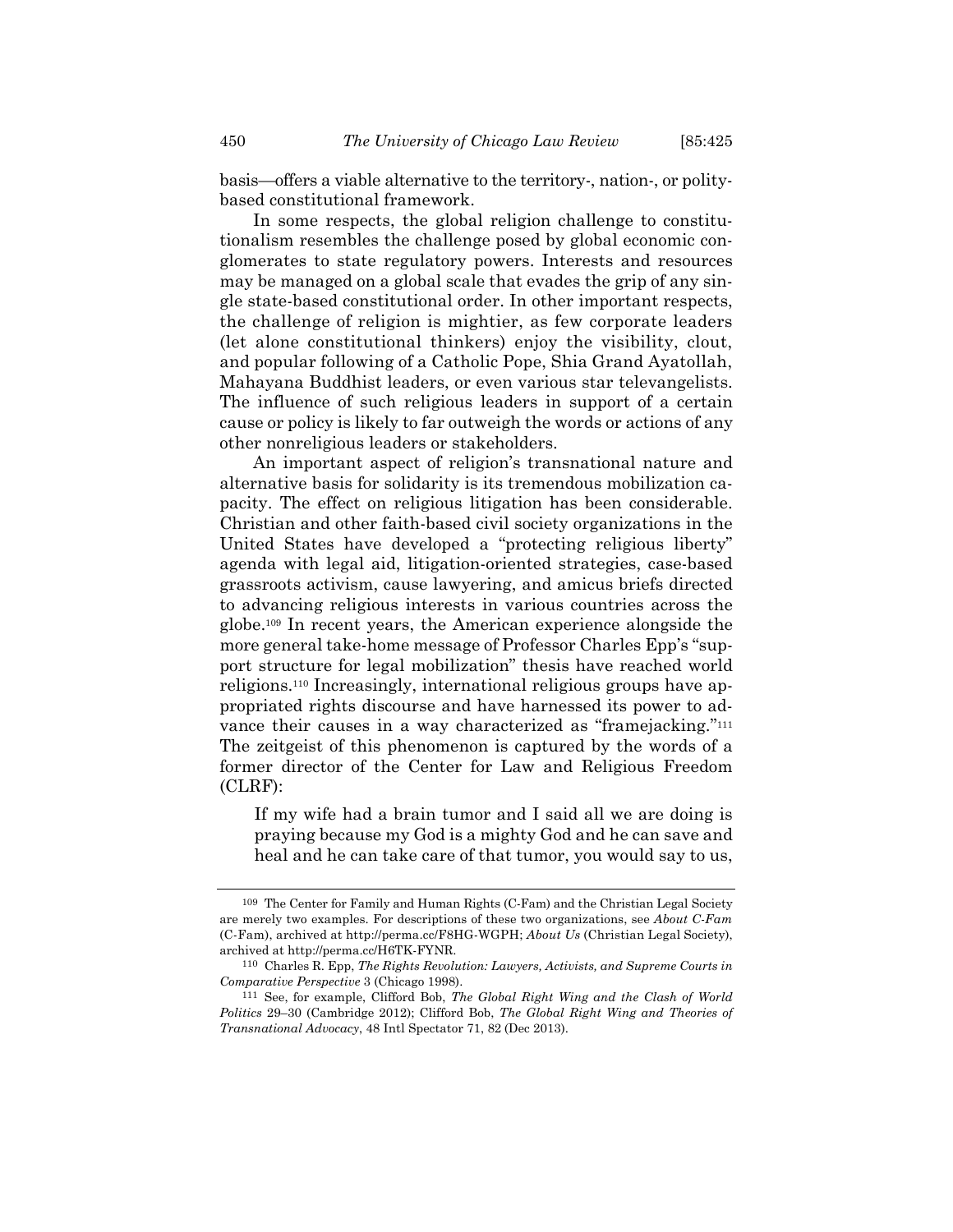"We admire your faith, but go to the doctor." So when it comes to religious liberty this idea of just praying without going to a lawyer is inadequate, superficial, and unbiblical.112

In the developing world, internationally funded religiousfreedom litigation focuses on the rights of religious minorities (notably Christian communities in non-Christian settings like China, India, Vietnam, or Egypt), or fuels litigation-oriented campaigns against expansion of reproductive freedoms (for example, in Latin America or the Philippines) or against protection of LGBTQ rights (for example, in Africa). Recent studies reveal how American evangelists, once isolated in Africa for pro-apartheid politics, have successfully reinvented themselves as promoters of antigay policies in that continent. Through their extensive communications networks in Africa, social welfare projects, Bible schools, and educational materials, US religious conservatives repeatedly warn of the dangers of homosexuals and homosexual conduct.113 (The Uganda Anti-Homosexuality Act drew international attention in 2014; same-sex relations remain illegal in most African countries.)<sup>114</sup>

International litigation-oriented religious mobilization is also evident in the European context, in which the ECtHR and (to a lesser degree) the ECJ have been the main centers of transnational religious activism, evident in the areas of reproductive freedoms, the right to die, denominational education, the wearing (or banning) of religious attire, and exhibition of religious symbols in various settings.115 Religious grassroots international networks have been heavily involved (through fundraising, media aware-

<sup>112</sup> Kevin R. den Dulk, *In Legal Culture, but Not of It: The Role of Cause Lawyers in Evangelical Legal Mobilization*, in Austin Sarat and Stuart A. Scheingold, eds, *Cause Lawyers and Social Movements* 197, 210–11 (Stanford 2006) (quotation marks omitted) (quoting Samuel Ericsson, formerly with CLRF).

<sup>113</sup> See generally Kapya Kaoma, *Globalizing the Culture Wars: U.S. Conservatives, African Churches, & Homophobia* (Political Research Associates 2009); Kapya Kaoma, *American Culture Warriors in Africa: A Guide to the Exporters of Homophobia and Sexism* (Political Research Associates 2014).

<sup>114</sup> See Johanna Kalb, *Human Rights Proxy Wars*, 13 Stan J CR & CL 53, 53–54 (2017); Aengus Carroll and Lucas Ramón Mendos, *State-Sponsored Homophobia: A World Survey of Sexual Orientation Laws: Criminalisation, Protection and Recognition* \*148–49 (ILGA 12th ed, May 2017), archived at http://perma.cc/J93J-GPXT.

<sup>115</sup> See Christopher McCrudden, *Transnational Culture Wars*, 13 Intl J Const L 434, 442–43, 449–52 (2015); Effie Fokas, *Comparative Susceptibility and Differential Effects on the Two European Courts: A Study of Grasstops Mobilizations around Religion*, 5 Oxford J L & Religion 541, 541–44, 550–51 (2016).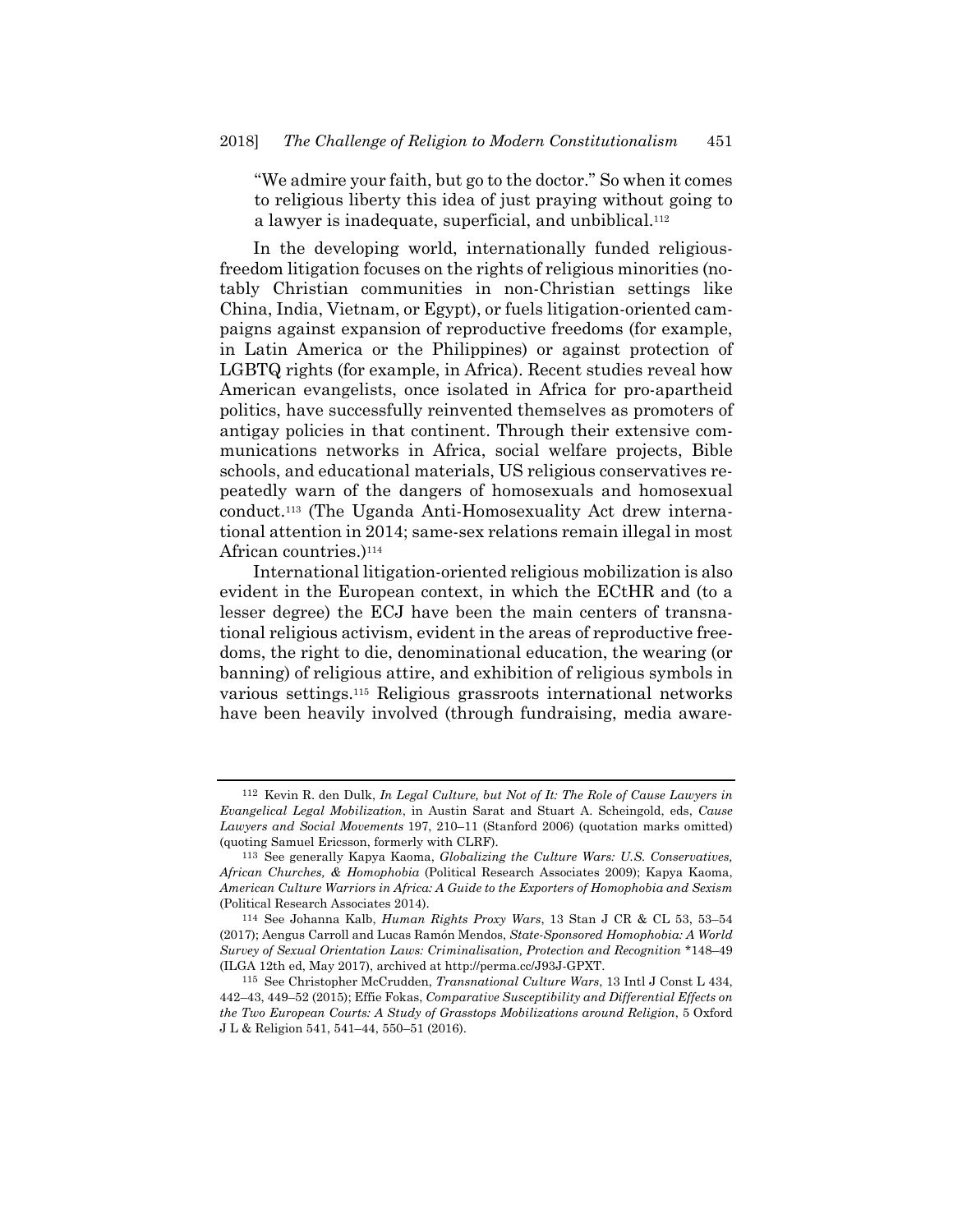ness campaigns, and intervenor briefs) in virtually all recent major decisions on freedom of religion by the ECtHR and by the ECJ, most notably in *Eweida v United Kingdom*116 and *Fernández Martínez v Spain*,<sup>117</sup> and most recently in the ECJ ruling in *Achbita*.118 The ECJ ruling prompted outcry from various religious groups, citing assault on religious freedom, with effects on "Muslim women being discriminated in the workplace, but also Jewish men who wear kippas, Sikh men who wear turbans, people who wear crosses."119 "The Conference of European Rabbis, which comprises seven hundred Jewish leaders across Europe," suggested that "Europe was sending a clear message that its faith communities were no longer welcome."120

*Lautsi v Italy*121 ("Lautsi II")—one of the most significant ECtHR judgments on religious matters to date—offers a textbook example. The case involved the human-rights claim of a Finnishborn mother residing in Italy who objected to the display of religious symbols (crucifixes) in her sons' public school. From a fairly straightforward freedom-from-religion complaint, the case rapidly evolved into an existential contemplation of the place of religious symbols in a given polity's national identity and the role of the court in mediating tensions between national preferences and the emerging pan-European rights regime. In the process, it brought together strange bedfellows like American Conservative Evangelicals, the Russian Orthodox Church, and the Vatican, all united by their advocacy of Christian symbols in the European public sphere.122

<sup>116 [2013] 1</sup> ECtHR 215, 218–19 (holding that Article 9 of the European Convention on Human Rights was violated when a British Airways flight attendant was prohibited from wearing a visible cross at work).

<sup>117 [2014] 2</sup> ECtHR 449, 454 (holding that a religious organization's claim to religious autonomy was sufficient to trump the claimant's right to respect for his private life).

<sup>118</sup> *Achbita*, [2017] 3 CMLR at 707–09 at ¶¶ 32–44 (holding that, under certain conditions, employers may dismiss employees who refuse to comply with company policies concerning religious attire).

<sup>119</sup> Jennifer Rankin and Philip Oltermann, *Europe's Right Hails EU Court's Workplace Headscarf Ban Ruling* (The Guardian, Mar 14, 2017), archived at http://perma.cc/DAL7-8PSJ.

<sup>120</sup> Id.

<sup>121 [2011] 3</sup> ECtHR 61 (Grand Chamber).

<sup>122</sup> See Pasquale Annicchino, *Winning the Battle by Losing the War: The* Lautsi *Case and the Holy Alliance between American Conservative Evangelicals, the Russian Orthodox Church and the Vatican to Reshape European Identity*, 6 Religion & Hum Rts 213, 215–18 (2011).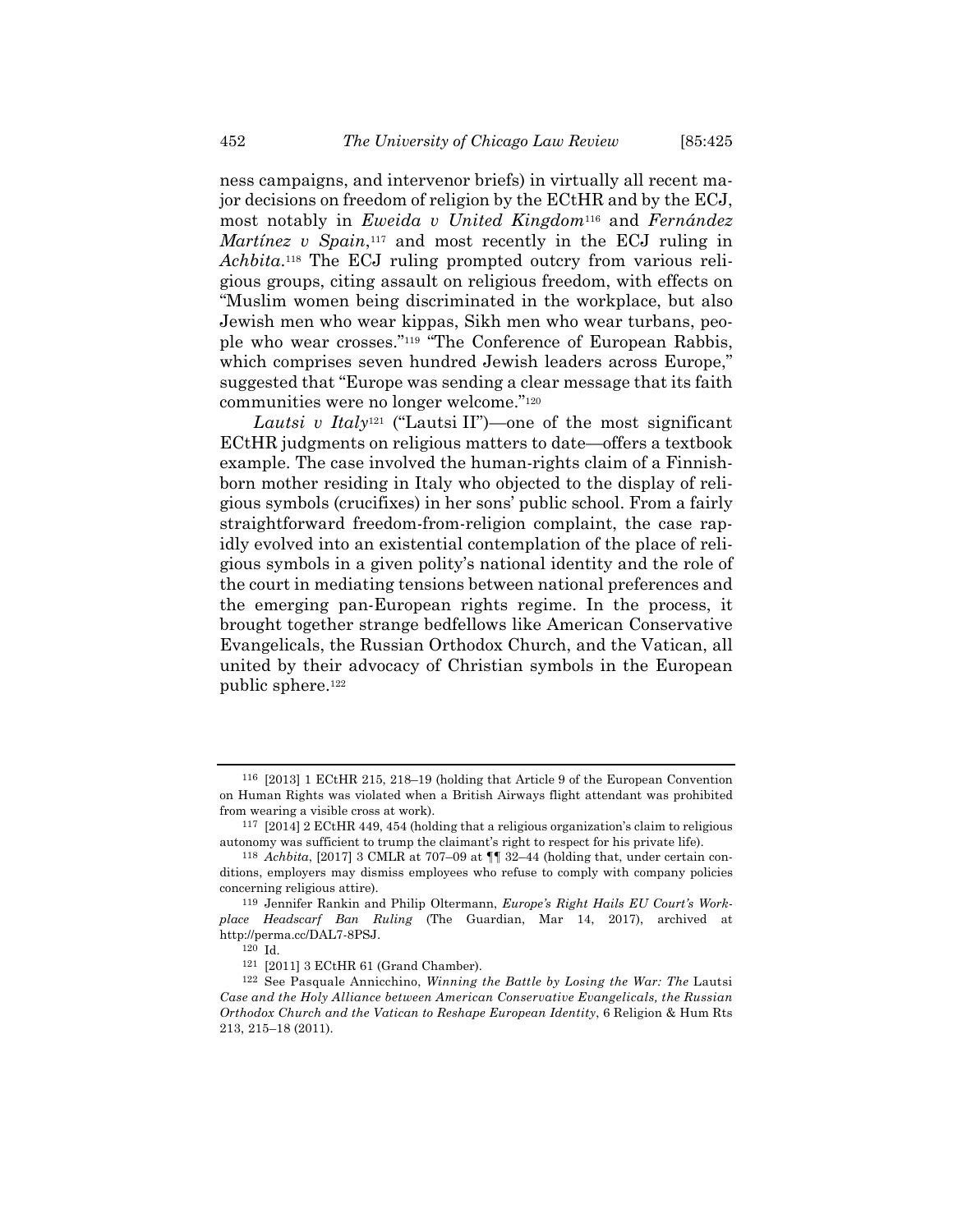An earlier decision of the ECtHR's seven-judge Chamber, *Lautsi v Italy*123 ("Lautsi I"), held that the mandatory display of the crucifix in Italian public school classrooms breached Italy's obligations under the European Convention on Human Rights.124 The potential impact on countless public schools throughout Europe was immense. Even for passive supporters of Europe's Christian identity, *Lautsi I*—construed as judicial secularization of the European public sphere—was perceived as an encroachment on religion and religious freedom. In preparation for *Lautsi II*, an international coalition was formed, led by the Catholic Church and its own network of NGOs and following states, to "rescue" Italy's (and Europe's) Christian heritage.125 Ten European countries (the Russian Federation, Armenia, Bulgaria, Greece, Cyprus, Malta, Monaco, Romania, San Marino, and Lithuania) intervened as third parties to argue that religious symbols have gained core national identity status and thus are inseparable from school settings and curricula.126 That coalition built on the arguments advanced by the Italian government to frame the crucifix in the classroom as a symbol of national culture, not of religion.<sup>127</sup> In *Lautsi II*, the ECtHR's seventeenmember Grand Chamber overturned (15–2) the Chamber's ruling in *Lautsi I*.128 Rather than requiring state schools to observe confessional neutrality, *Lautsi II* upheld Italy's right to display the crucifix, an identity-laden symbol of the country's *majority* community, in the classrooms of public schools.129 The crucifix was taken to be so central to Italian collective identity that it was up to Italians themselves to decide on its status.130 Using the marginof-appreciation concept, Europe's highest human-rights court held that it is up to each signatory state to determine whether to perpetuate this (majoritarian) tradition.131 In this case, with the active support of an extensive transnational network of churches and a record number of amicus briefs filed (the majority of them favoring the display of the crucifix in the classroom), the margin

131 See *Lautsi II*, [2011] 3 ECtHR at 92 at ¶¶ 68–70.

<sup>123 [2010] 50</sup> Eur Hum Rts 1051 (ECtHR).

<sup>124</sup> See id at 1063–64 at ¶¶ 53–58.

<sup>125</sup> See Annicchino, 6 Religion & Hum Rts at 215–18 (cited in note 122).

<sup>126</sup> See id at 215 n 5.

<sup>127</sup> See *Lautsi II*, [2011] 3 ECtHR at 81–82 at ¶¶ 36–37.

<sup>128</sup> See id at 94 at ¶¶ 68–70.

<sup>129</sup> See id.

 $130$  See id at 103 at  $\P$  1.1 (Bonello concurring).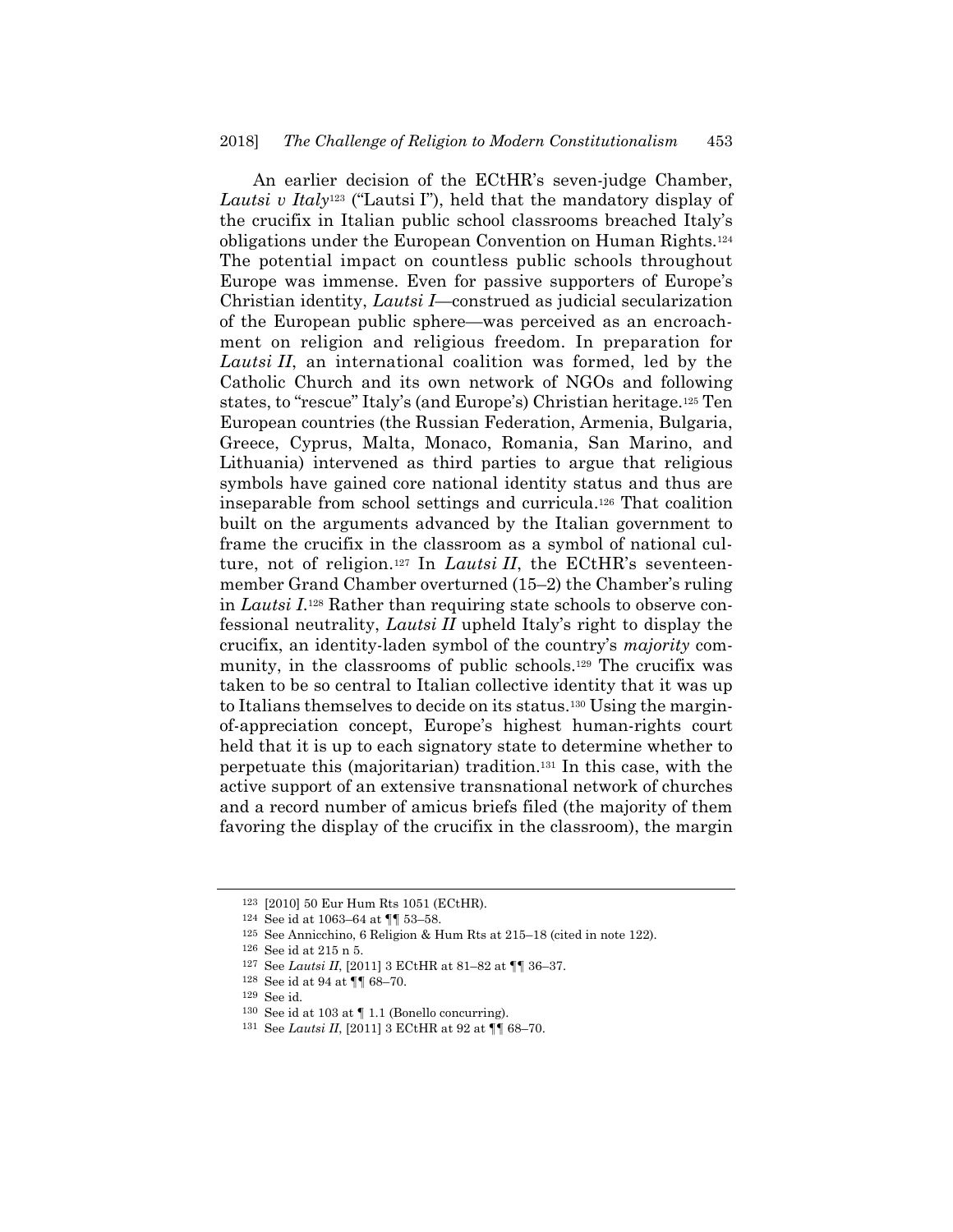of appreciation gave preference to Italy's Christian identity as expressed in its national constitutional self-perception.

This unprecedented third-party pro-religious intervener activism at the supranational level affirms the newly found power of transnational religious organizations and their "cause-lawyering" strategy. Non-Christian religious minorities have also become increasingly active in religious-freedom litigation in different parts of the globe. The diasporic Sikh community, for example, has deployed NGOs, such as United Sikhs and the World Sikh Organization, to represent litigants or to intervene in landmark religious-freedom proceedings from Canada to Italy to the UN Human Rights Committee.132

Such activism on behalf of religious causes at the transitional level is not limited to domestic and supranational tribunals. It is also visible in the role played by international religious experts in constitution drafting in the former Soviet bloc countries and in countries as diverse as Nepal, Thailand, or Iraq. Another dimension of the transnational reach of religion is found in the provision of expert advice before various legislative committees in countries where coreligionists reside, and participation in interfaith advocacy efforts to promote religious freedom through specialized regional and international bodies. Here, again, the transnational and boundless characteristics of religion, along with the growing influence of diasporic communities, permit effective mobilization across borders. This multiscalar quality of religion presents a structural advantage vis-à-vis the territorially bounded constitutional state in the early twenty-first century.

#### **CONCLUSION**

In contrast with the once-influential secularization theory that predicted the decline of religion as a meaningful social and political force in the public sphere as a result of processes inherent in modernization, religion is experiencing a resurgence worldwide as a major spiritual, cultural, and political force. Considering the current global convergence on constitutionalism and the fundamental ideational differences between liberal constitutionalrights discourse and most forms of religious doctrine, a "clash of values" has erupted in many parts of the world. However, the

<sup>132</sup> For a description of the World Sikh Organization's legal advocacy in Canada, see *Legal* (World Sikh Organization), archived at http://perma.cc/27YG-H5XZ.